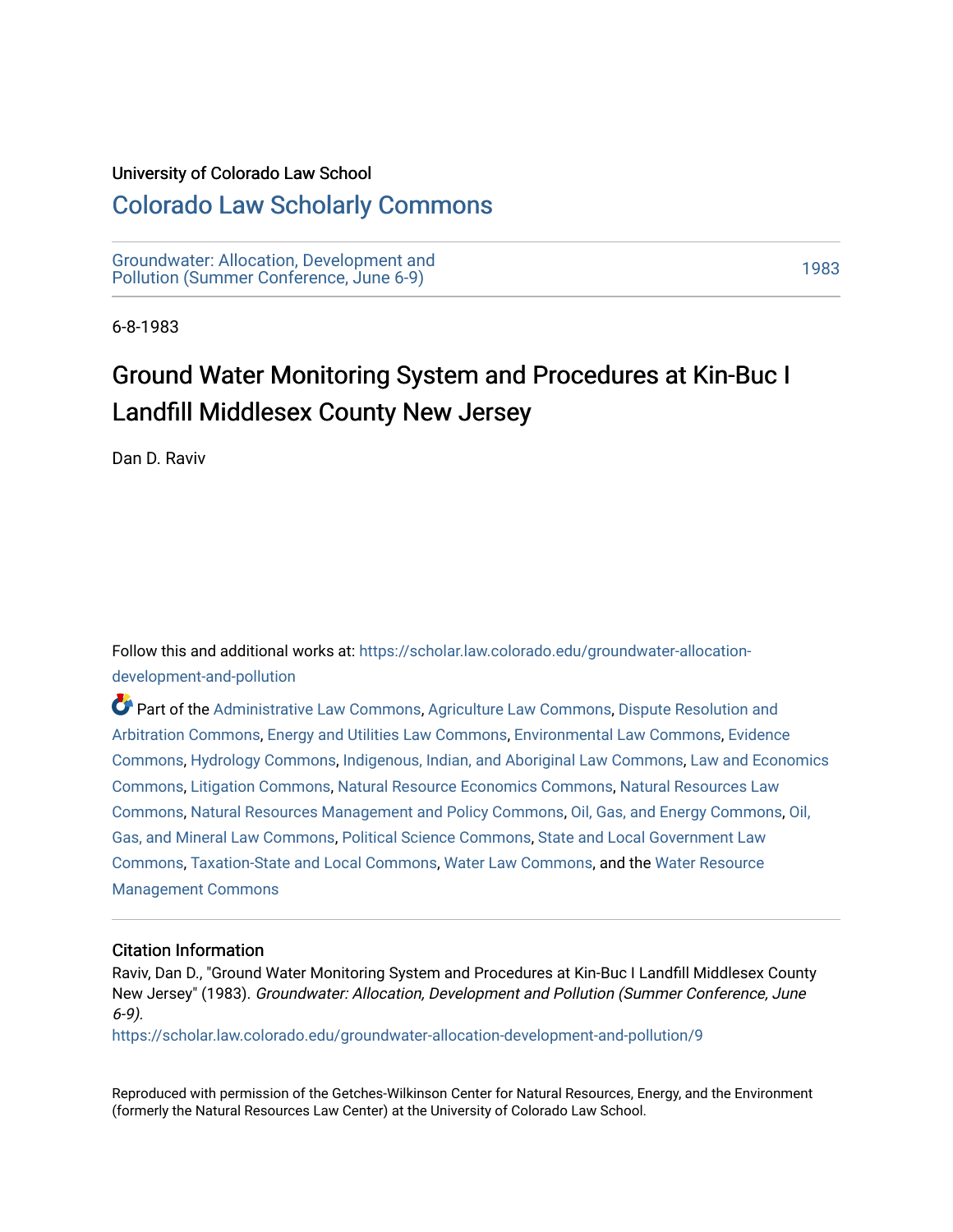

Dan D. Raviv, *Ground Water Monitoring System and Procedures at Kin-Buc I Landfill Middlesex County New Jersey*, *in* GROUNDWATER: ALLOCATION, DEVELOPMENT AND POLLUTION (Natural Res. Law Ctr., Univ. of Colo. Sch. of Law 1983).

Reproduced with permission of the Getches-Wilkinson Center for Natural Resources, Energy, and the Environment (formerly the Natural Resources Law Center) at the University of Colorado Law School.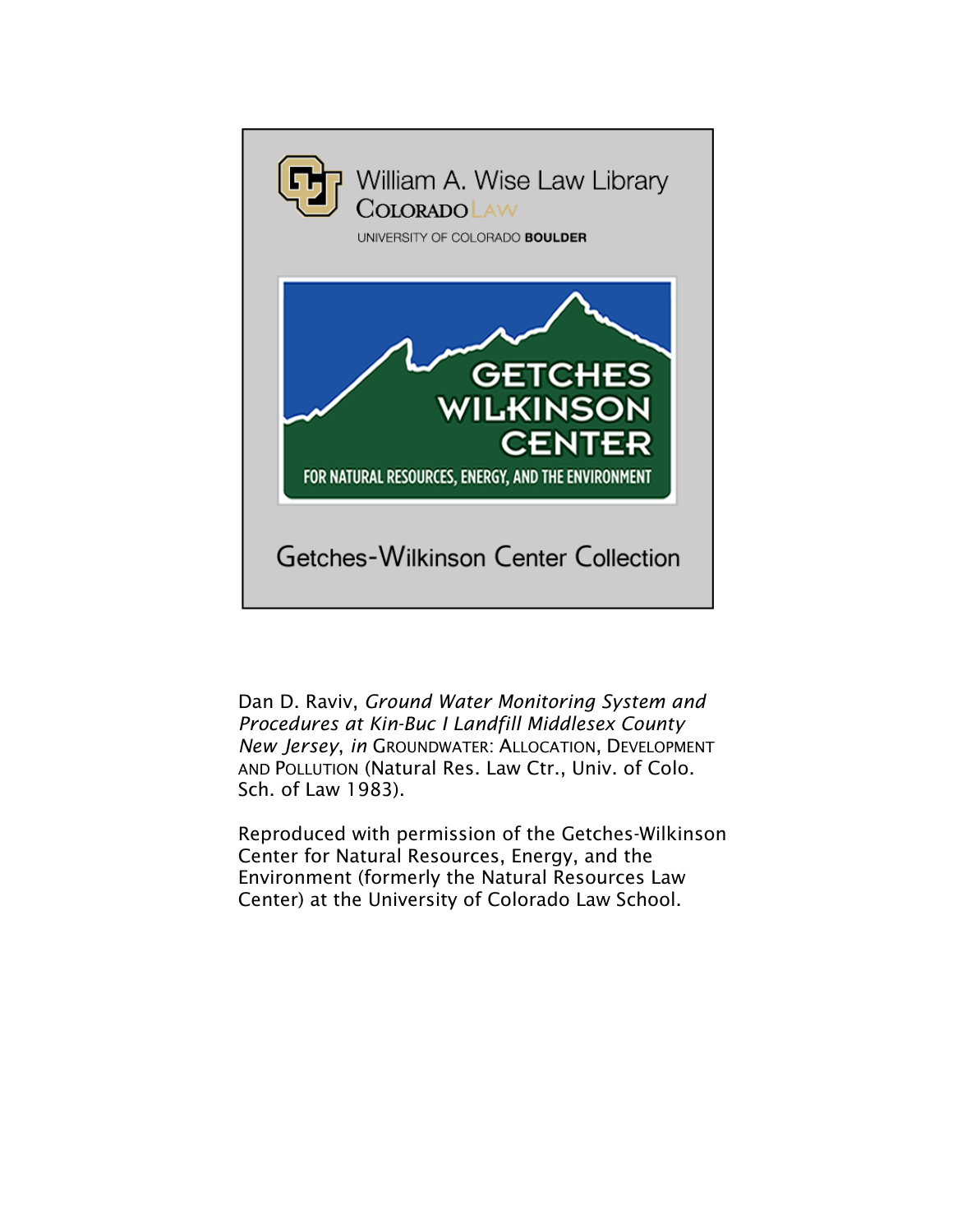GROUND WATER MONITORING SYSTEM AND PROCEDURES AT KIN-BUC I LANDFILL MIDDLESEX COUNTY NEW JERSEY

Dan D. Raviv

Dan Raviv Associates, Inc. West Orange, New Jersey

GROUND WATER: Allocation - Development - Pollution A short course sponsored by the Natural Resources Law Center University of Colo., School of Law June 6-9, 1983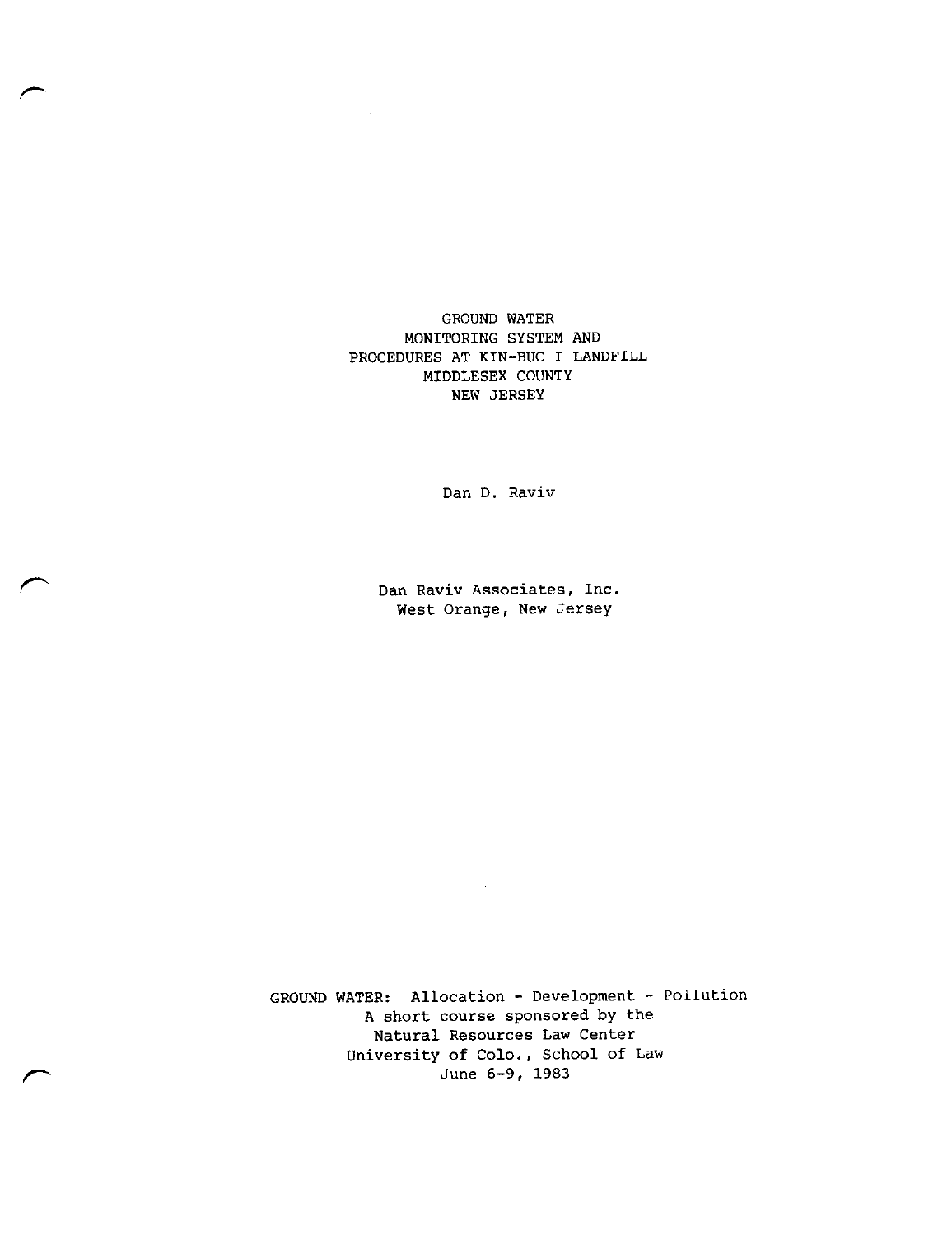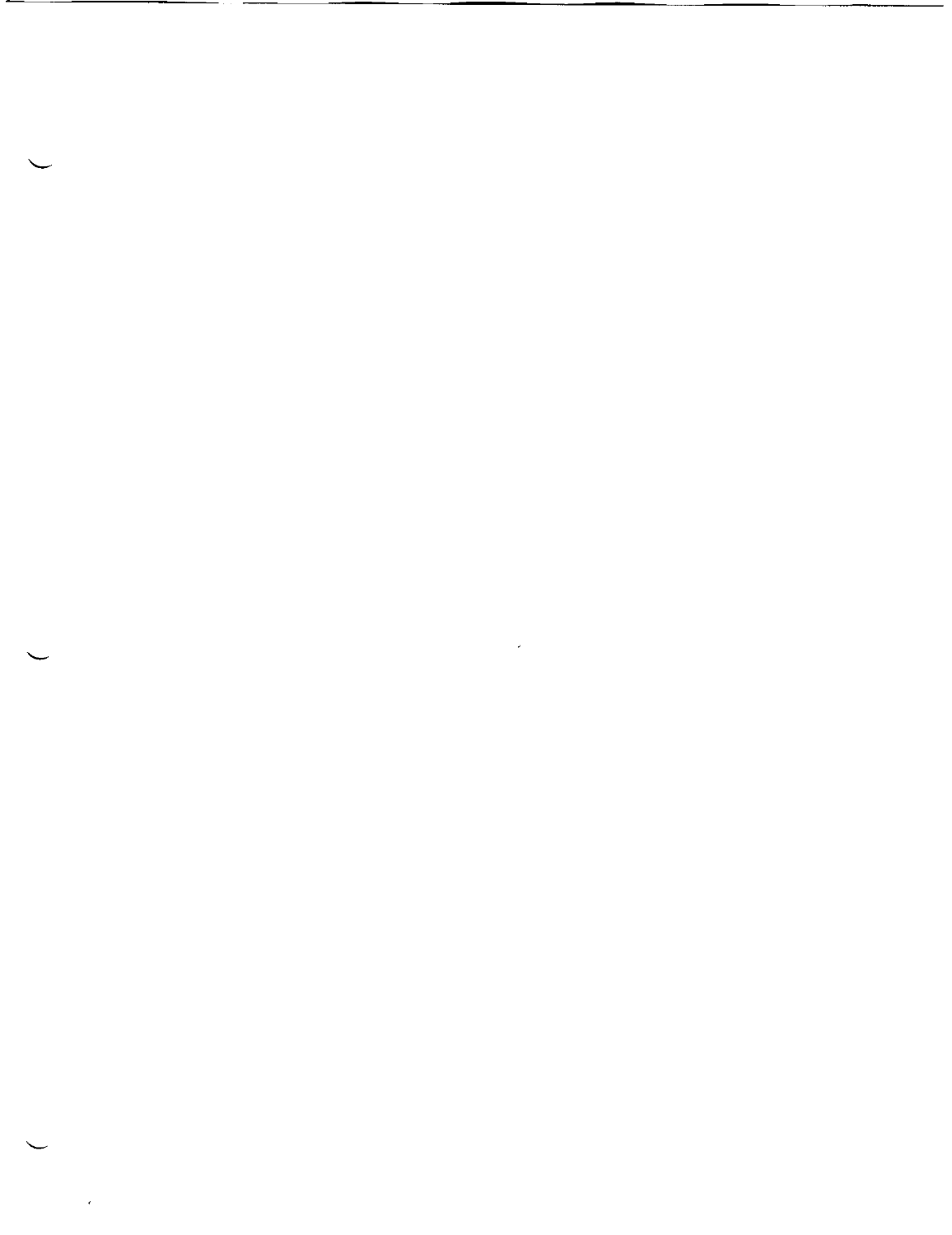#### TABLE OF CONTENTS

#### **Section**

- I. INTRODUCTION
- GROUND WATER MONITORING PROGRAM BACKGROUND II.
	- A. Objectives
	- B. Spatial Distribution of Monitoring Wells
	- C. Frequency of Sampling

#### III. GROUND WATER MONITORING SYSTEM - IMPLEMENTATION

- A. Spatial Distribution of Wells
	- 1. Existing Wells
	- 2. Proposed New Wells
	- 3. Summary
- B. Future Operations of the Ground Water Monitoring System
	- 1. Frequency of Measurements and Sampling
	- 2. Sampling Procedure
	- 3. Proposed Laboratories and Analyses

#### IV. SUMMARY AND RECOMMENDATIONS

Appendix A Construction Schedule and Ground Water Monitoring Program - An Appendix to Stipulation of Settlement (U.S. vs. Kin-Buc, Inc., etal)

(i)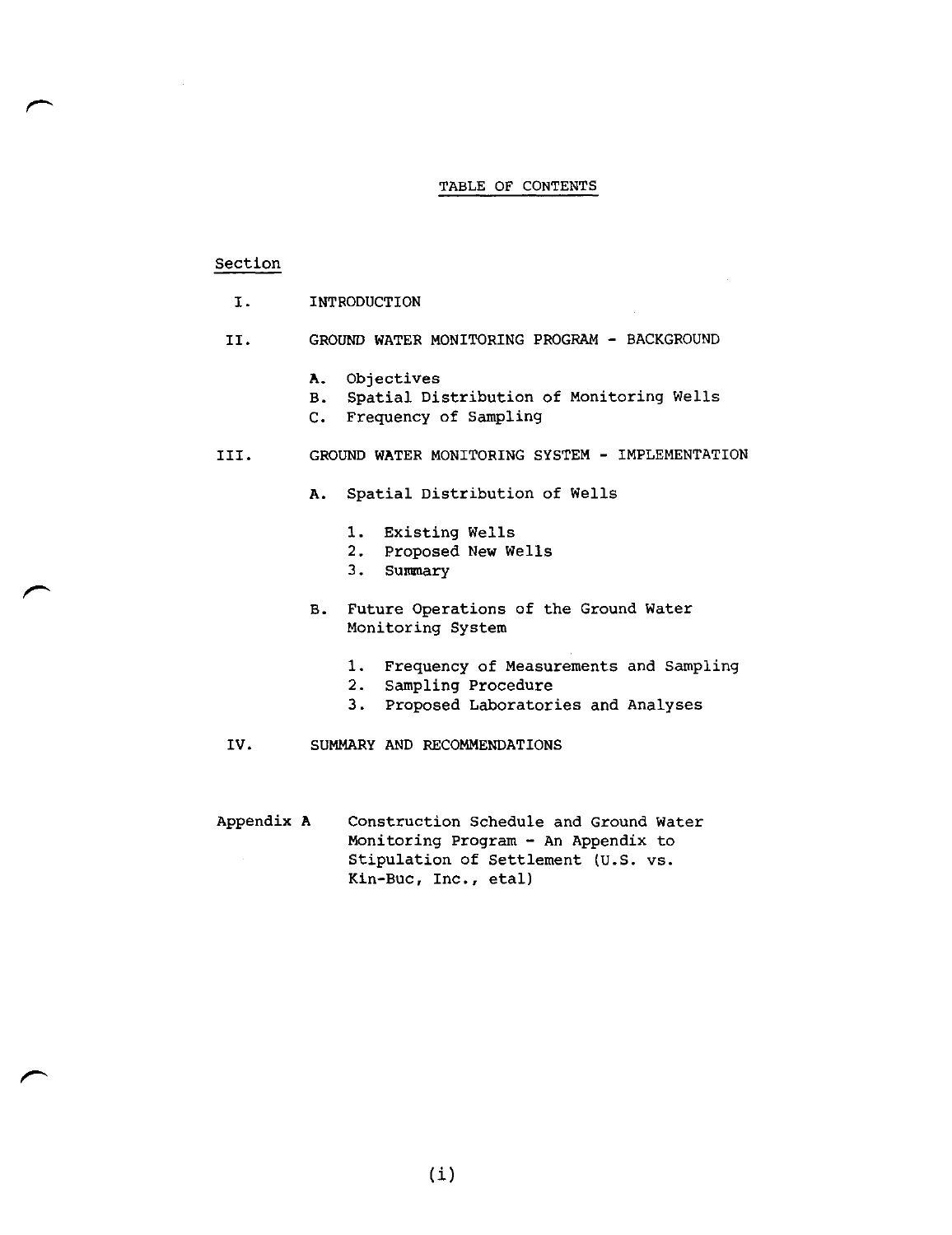### LIST OF FIGURES

# Figure No.

|     | Existing and Proposed Monitoring Wells<br>Kin-Buc Landfill |
|-----|------------------------------------------------------------|
| - 2 | Well Specifications - Cape May Formation                   |
|     | Well Specifications - Brunswick Shale                      |

# LIST OF TABLES

Table No.

|                | Summary of Proposed Ground Water Monitoring<br>Program at Kin-Buc I |
|----------------|---------------------------------------------------------------------|
| $\overline{2}$ | Sample Size and Preservation Procedures for                         |

Water Quality Analyses

 $\label{eq:2.1} \frac{1}{\sqrt{2\pi}}\int_{0}^{\infty}\frac{1}{\sqrt{2\pi}}\left(\frac{1}{\sqrt{2\pi}}\right)^{2}d\mu\,d\mu\,.$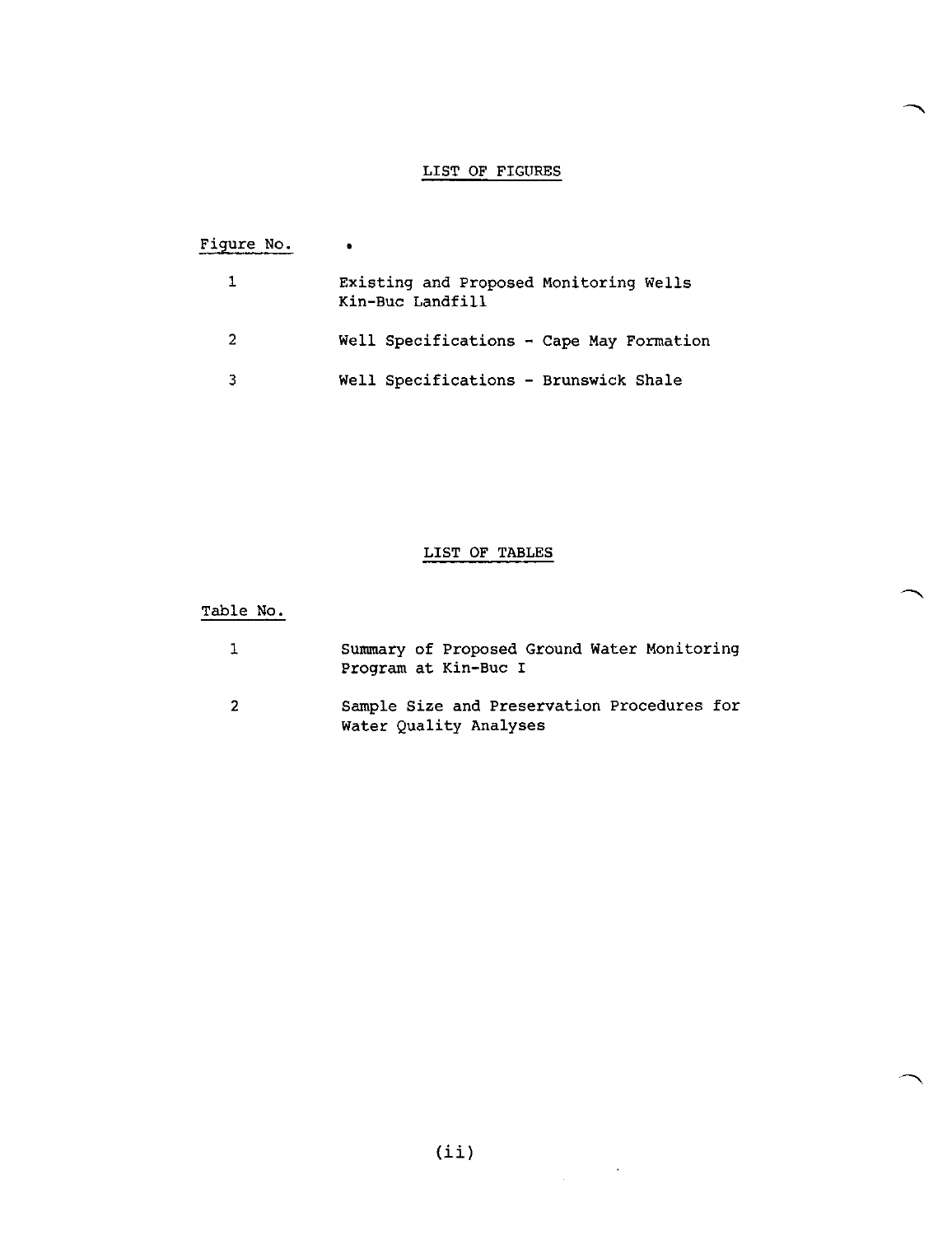GROUND WATER MONITORING SYSTEM AND PROCEDURE AT KIN-BUC I LANDFILL MIDDLESEX COUNTY, NEW JERSEY

#### I. INTRODUCTION

Litigation has been initiated by the United States against Kin-Buc, Inc. (Kin-Buc) relating to alleged ground water pollution from the Kin-Buc landfill site. In order to monitor mitigating measures relating to such pollution, a stipulation was signed between the U. S. Environmental Protection Agency (EPA) and Kin-Buc which provided for the implementation of a program to monitor water levels and water quality in the general vicinity (Appendix A.). The well monitoring system is to be based on the joint input of Kin-Buc and EPA.

The primary objectives of this study are: (I) to summarize ground water monitoring work done to date; (2) to propose a ground water monitoring system to include location of wells, preliminary wells specifications, function of wells and procedures and frequency of sampling; (3) to compare results of water sample analyses performed by laboratories contracted by Kin-Buc and EPA.

 $-1-$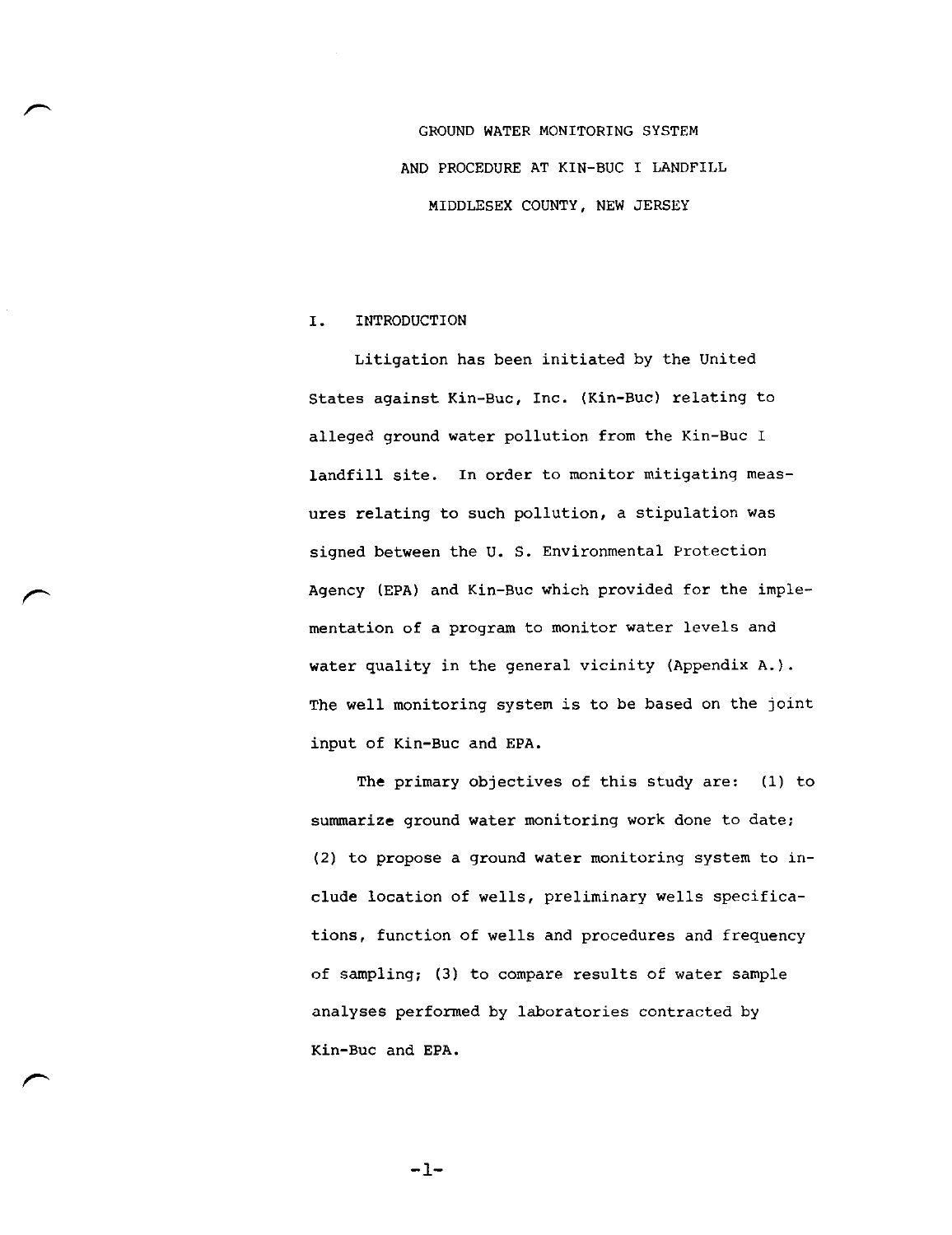#### II. GROUND WATER MONITORING PROGRAM - BACKGROUND

"Monitoring" in this report is defined as "the activity of conducting systematic observations of water parameters related to the Kin-Buc I landfill and which monitoring is intended to provide information relating to ground water levels and water quality aspects with variations in time." The parameters include both (a) physical changes, such as water levels, and (b) water quality changes.

Implementation of a water quality monitoring network requires, at the minimum, definition of the following factors:

- 1. Type of monitoring network (continuous of periodic)
- 2. Well locations
- 3. Parameters to be measured
- 4. Number and location of sampling sites
- 5. Methods of sample collection
- 6. Sampling frequencies
- 7. Analytical techniques for sample analyses
- B. Data transmission and water sample handling technique

This report is limited to the first five items. The procedures included in items 6 through 8 are established in the stipulation between Kin-Buc and EPA

 $-2-$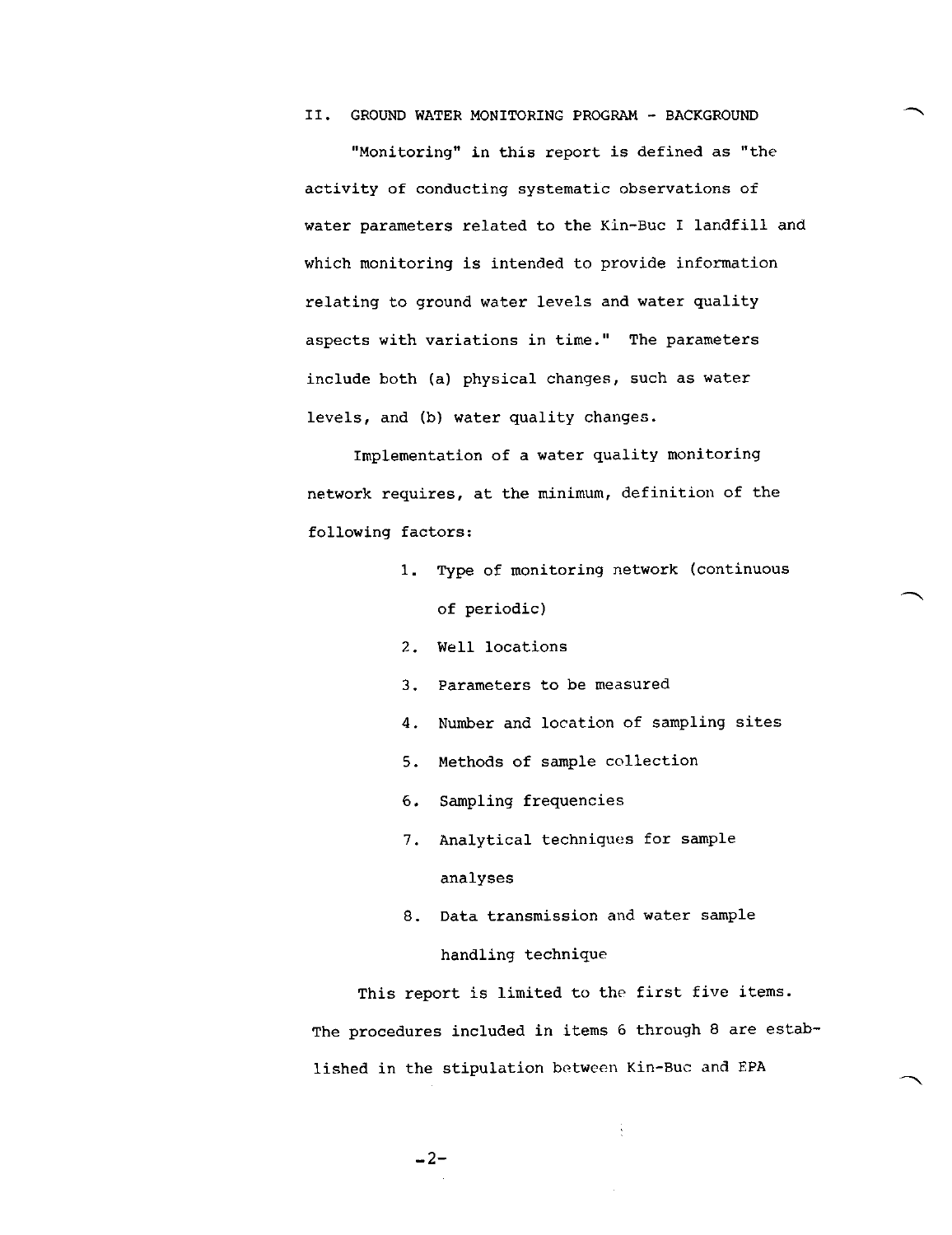(Appendix A). A slight modification to item 6 in proposed in Section B.1. below.

The rate and direction of ground water movement and water quality trends in the vicinity of Kin-Buc I can probably be best monitored by periodic sampling. Our experience suggests that data based on one time or short periods of water quality surveillance typically results in questionable interpretations. Monitoring over extended time and the establishment of trends in water quality is superior to interpretation based on a single sampling period. The appropriate frequency of sampling as well as the trend established interval will be based on the formation monitored and its hydrologic parameters.The proposed ground water monitoring network includes two major geologic formations in the vicinity of Kin-Buc I and accounts for ground water gradients measured during the past four years. Results of water level measurements and water quality sample analyses will be compared to observations prior to the capping of Kin-Buc I.

Storm water quality will have to be monitored during the initial phases of mound capping in order to develop parameters for NPDES permit. The frequency of analyses will be determined by the number and intensity of precipitation events. This issue will be addressed in a separate report.

—3—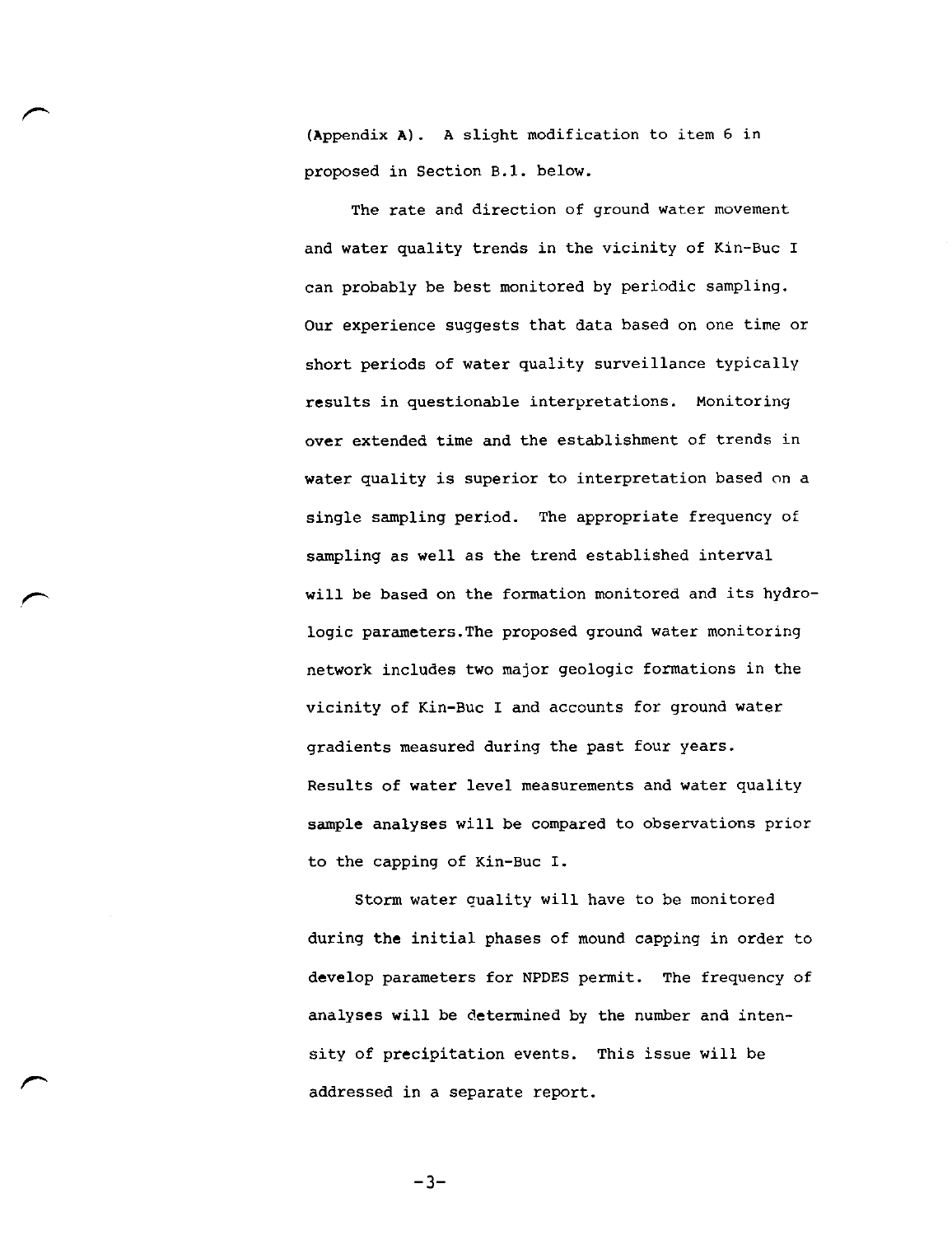#### A. Objectives

The objectives of a ground water monitoring program must be defined before a network can be properly designed. The primary objectives of the monitoring program for Kin-Buc I can be summarized as follows:

- 1. To provide a basis for evaluation of trends and changes in ground water quality in the vicinity of Kin-Buc I.
- 2. To provide a basis for comparison with other non-point pollution sources in the vicinity of Kin-Buc I.
- 3. To observe and project trends in ground water quality based on measurement of baseline water quality levels obtained in the summer of 1979.
- 4. To establish a data base for the planning and development of ground water pollution control and abatement measures.
- S. To assess the overall compliance with limitations and standards posed by the enforcement agency.

Different objectives can lead to radically different requirements. Although most sampling programs resulting in analytical analyses are related to maximum or minimum values, the present objective is

 $-4-$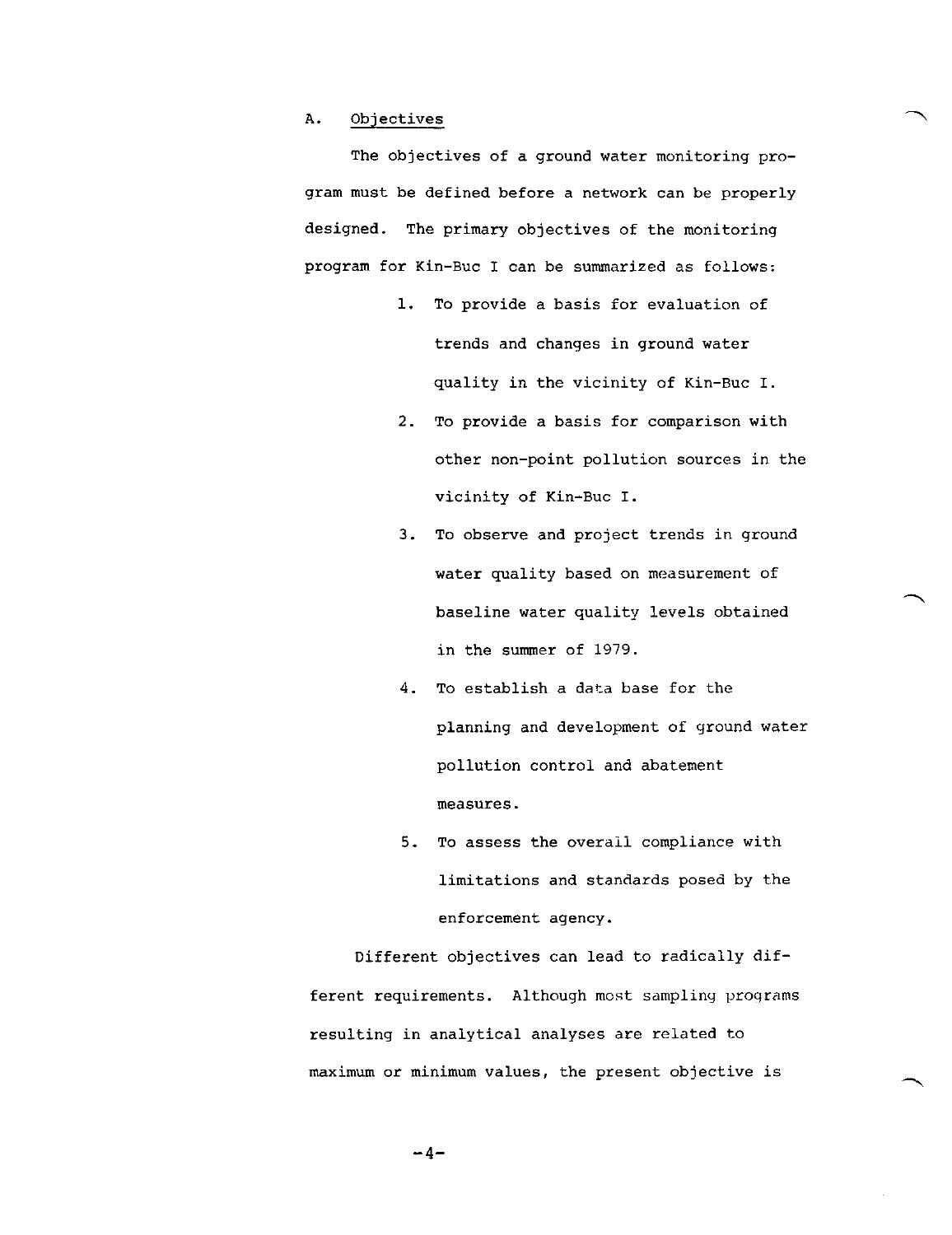the establishment of an overall long-term trend In water quality. The proposed ground water monitoring network involves strategically located sampling stations having different functions depending on their location.

Water level monitoring is equally important with the monitoring of water quality. Water level in the vicinity of Kin-Buc I are influenced by four major components, including: (a) the state of saturation within Kin-Buc I; (b) the ground water mound within the Edison Township landfill; (c) local direct precipitation and (d) tidal effects created by the Raritan River. Any modification of the ground water regime such as the capping of Kin-Buc I could greatly increase the influence of other factors on the overall ground water flow beneath and in the vicinity of Kin-Buc I.

#### B. Spatial Distribution of Monitoring Wells

A primary consideration inthe design of a monitoring system relates to the number and location of sampling stations. In an abatement monitoring network, preferred locations for well are at point close to the pollution source and at points aligned along approximate flow paths of ground water. Past programs of drilling and sampling have provided knowledge on

-5-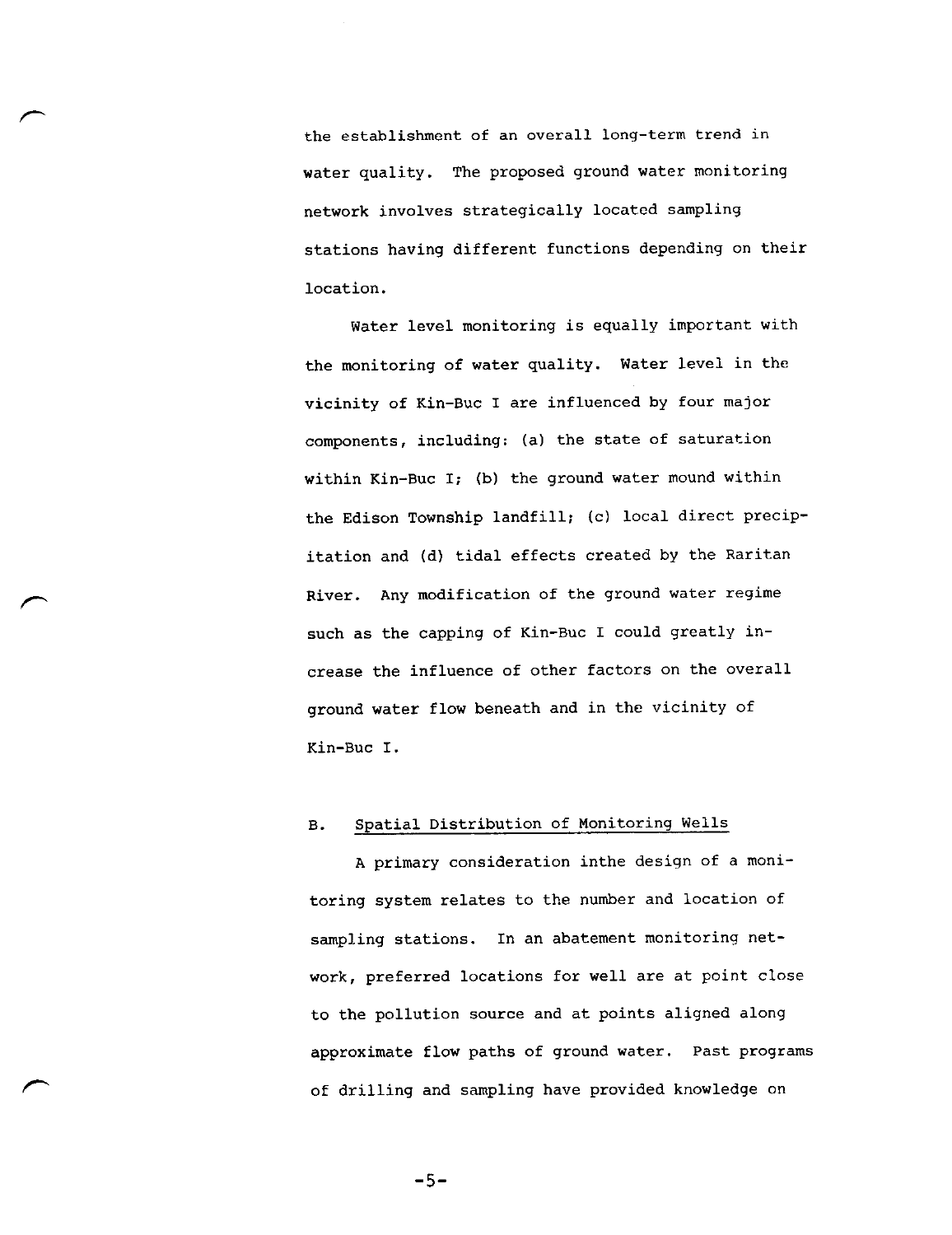spatial distribution of ground water pollution in the vicinity of Kin-Buc I and Edison Township landfills. Spatial distribution of pollution in the vicinity of Kin-Buc I varies from pollutant to pollutant due to the differences in the location of their sources and the differing transport parameters influencing their movement through the soils, i.e., prevailing ground water gradients and the resulting direction of ground water movement.

#### C. Frequency of Sampling

Water quality measurements are necessary to better understand the rate of migration, water quality changes and to develop conclusions. Desired frequency of measurement is a function of:

- I. Velocity of ground water movement, i.e., response time of the system.
- 2. Seasonal fluctuations of the systems.
- 3. Variability of parameters.
- 4. Magnitude of the variability or dilution.
- 5. Short-term pollution events, i.e., unobservable events occurring within the landfill mound.

-6-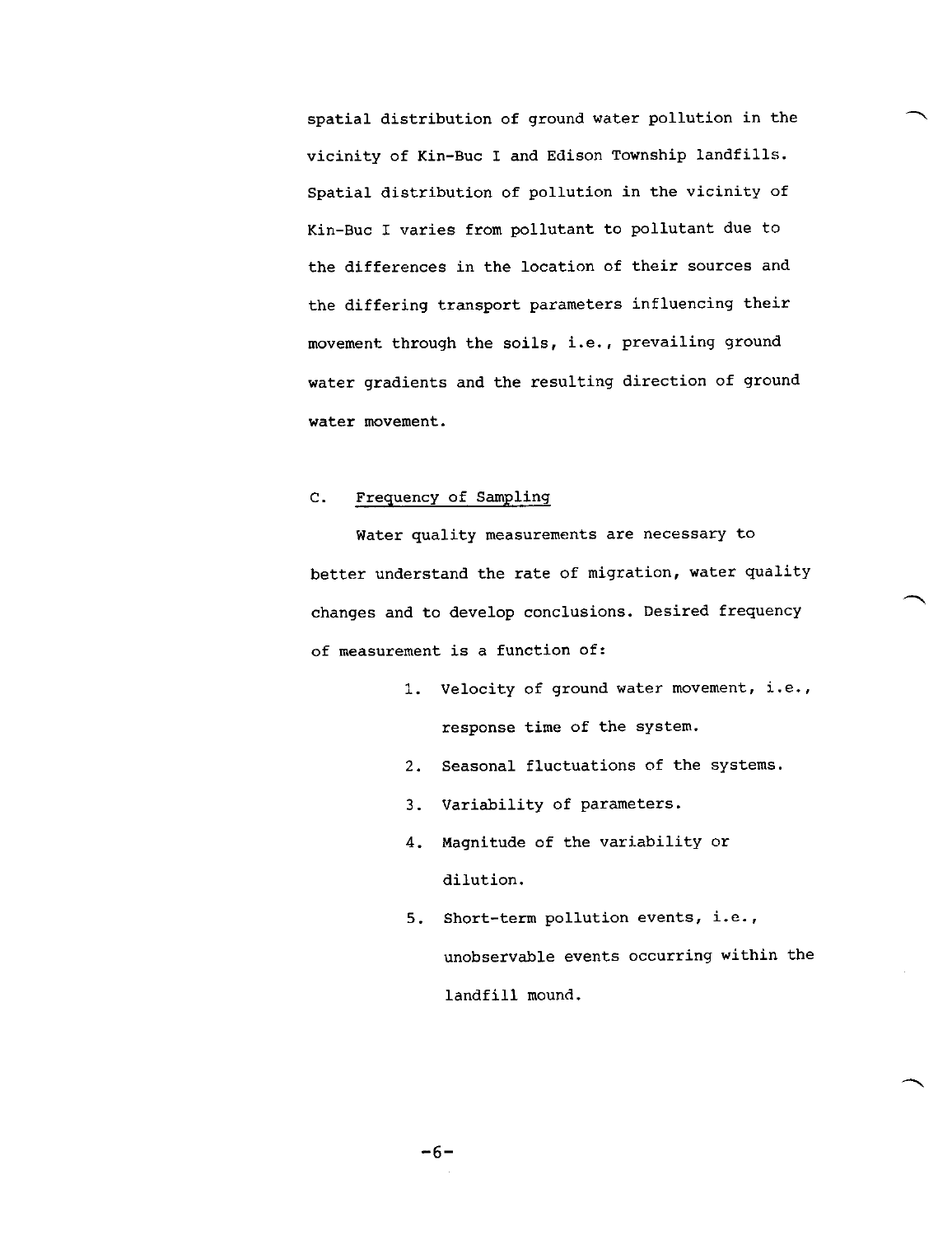6. Changes in flow conditions due to capping of a landfill next to an active landfill.

If the response time is slow as in ground water flow, frequent sampling will provide little or no useful information. On the other hand, highly variable parameters will have to be sampled frequently as opposed to those which change little with time. The parameters of concern in the case of Kin-Buc I are primarily having little change with time. The monitoring system for the major problem area has been identified and priorities established in numerous meetings and discussions between Kin-Buc and EPA. Additionally, all participants generally have concurred in the type of monitoring system relating to pollution abatement strategies, evaluation of trends and separation of neighboring non-point pollution sources.

The general overall ground water monitoring system is shown on Figure 1. Figure 1 includes all accessible existing wells to be used for water level and water quality monitoring and the proposed location of new wells to be constructed by Kin-Buc. Table 1 provides a summary and functional use of each well included in the monitoring system network.

-7-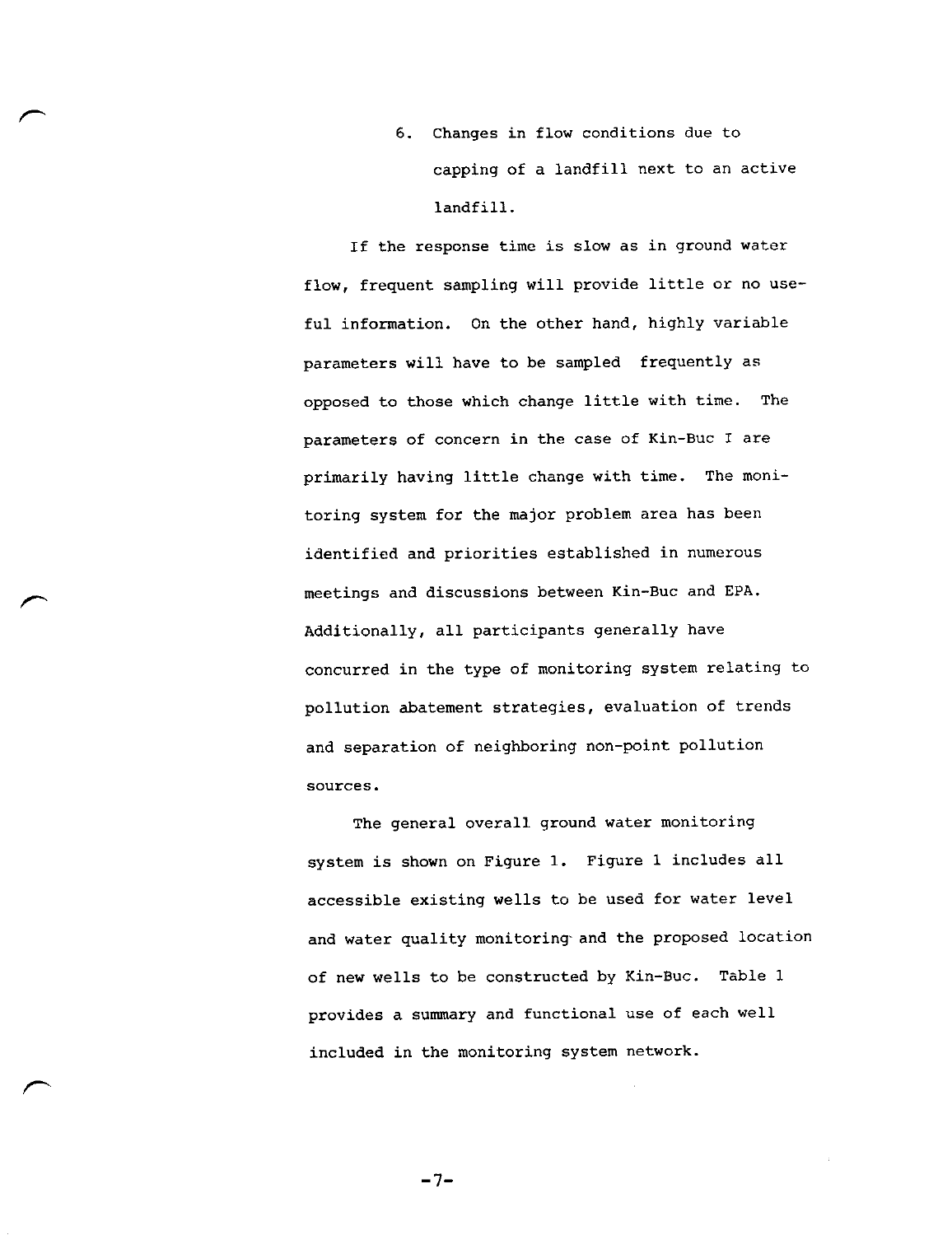

#### Figure 1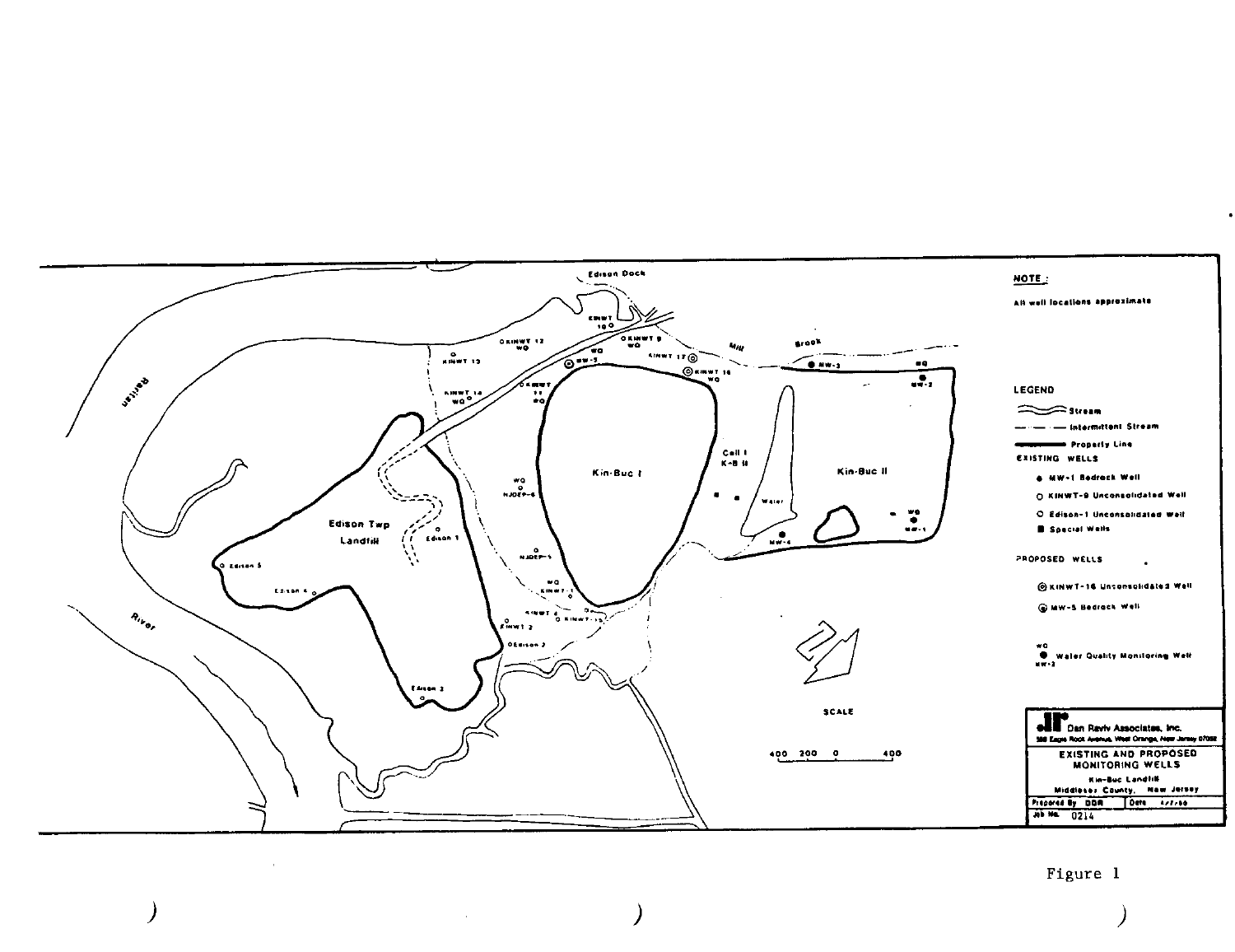#### III. GROUND WATER MONITORING SYSTEM - IMPLEMENTATION

The monitoring system is described in three parts, namely: (1) the spatial distribution of wells; (2) water level measurements and sampling frequencies; and (3) the sampling procedures and laboratory analyses. A special section is added to this report to summarize and compare results of recent ground water sampling because of various concerns expressed in recent meetings regarding laboratory procedures and analyses of water samples containing trace quantities of various organic compounds.

Inventory of existing wells near Kin-Buc I landfill, Kin-Buc II landfill and Edison Township landfill was conducted and is presented in Figure 1.

A discussion of the monitoring system follows:

#### A. Spatial Distribution of Wells

#### 1. Existing Wells

Locations of presently accessible wells in the vicinity of Kin-Buc I are shown on Figure 1. These wells were installed by various agencies or other parties and are of different specifications. Some of the wells are 2" I.D. diameter (USEPA) where others are 4" I.D. diameter (Kin-Buc, Edison Twp. & NJDEP). Overall, there are two groups of wells. One group

 $-8-$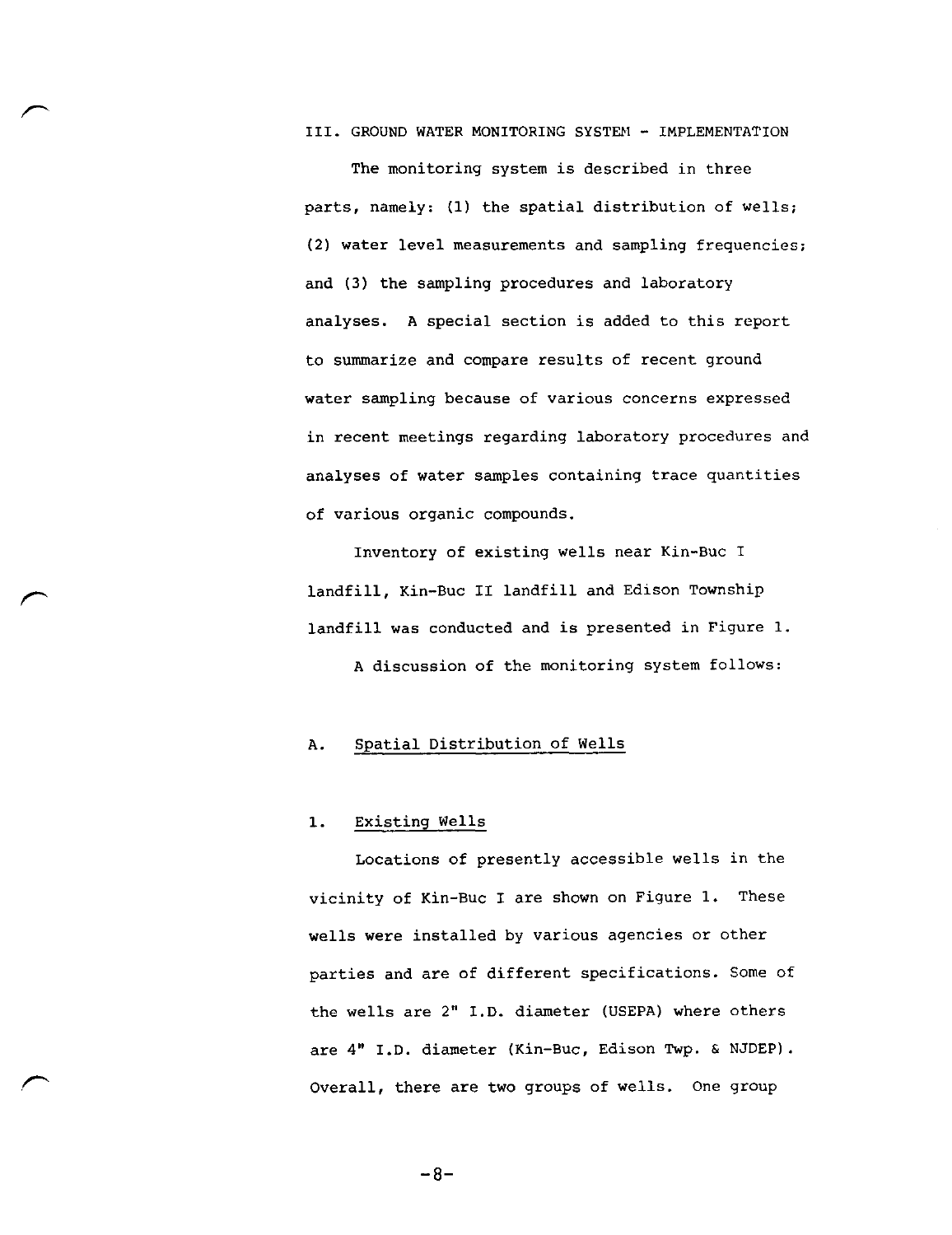penetrates the Bedrock Aquifer, or the Brunswick Shale, and the second group penetrates the unconsolidated material, primarily the Cape May Formation.

Monitoring wells MW-1 through MW-4 were installed by Kin-buc, within the area of the proposed Kin-Buc II landfill. Monitoring wells KINWT-1, 2, and 4 are all that remain of six to seven monitoring wells installed in 1976 for an EPA study. Monitoring wells Edison-1 through Edison-5 were installed by Edison Township in compliance with requirements of the New Jersey Department of Environmental Protection (NJDEP). Monitoring wells KINWT-9 through KINWT-15 were completed during May and June of 1979 by EPA Region II with regard to ground water contamination near Kin-Buc I.

Monitoring wells NJDEP-5 and NJDEP-6 were drilled and completed by Kin-Buc during July, 1979 as part of its closure agreement with NJDEP. Well NJDEP-1 was also completed and is located on the Edison Township landfill property in the vicinity of wells Edison-4 and Edison-5. Well NJDEP-1 is not shown on Figure 1 although it will be added following completion of the proposed new monitoring wells.

We recommend all existing wells shown on Figure 1 (and proposed wells) be part of the water level

-9-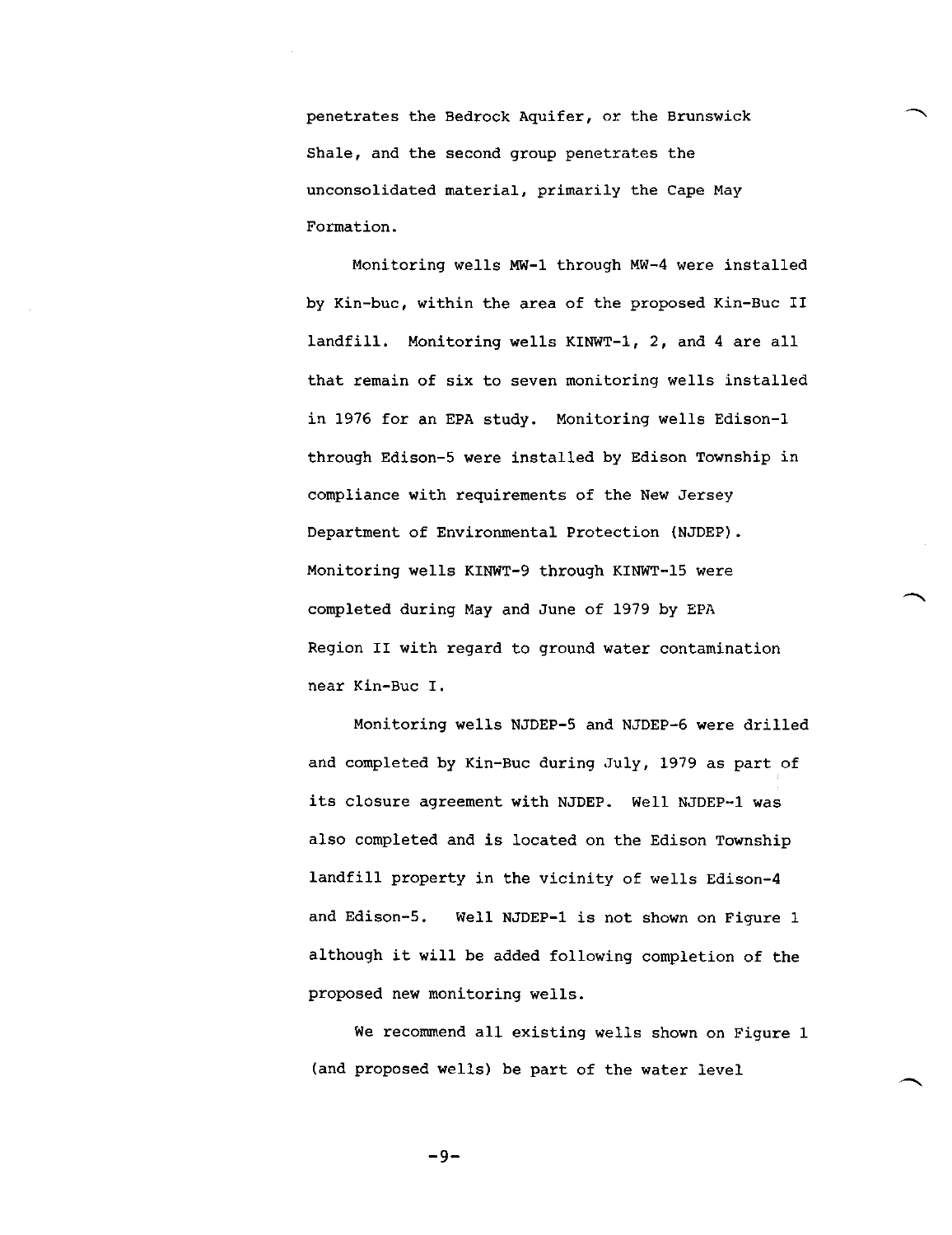monitoring system for Kin-Buc I. The monitoring of changes in the local ground water flow regime which are influenced by both Kin-Buc I and Edison Township landfills is essential for future interpretations of water quality monitoring. It is anticipated capping of the Kin-Buc I mound will affect the local ground water gradients in the proximity of the mound. The proposed monitoring system based on the existing wells near Kin-Buc I will be comprised of four Bedrock wells ad eighteen unconsolidated or shallow wells. We recommend the following existing wells be used for water quality monitoring:

a. Bedrock wells

 $MW-1$  and  $MW-2$ 

b. Unconsolidated wells KINWT-1, NJDEP-6, KINWT-11, KINWT-14, KINWT-12 and KINWT-10

Detailed logs are available for wells NW-1, MW-2 and NJDEP-6. Existing wells and their function as part of the ground water monitoring system are shown on Figure 1 and are summarized in Table 1 according to their ownership. Water quality monitoring wells are designated with the letters QW.

 $-10-$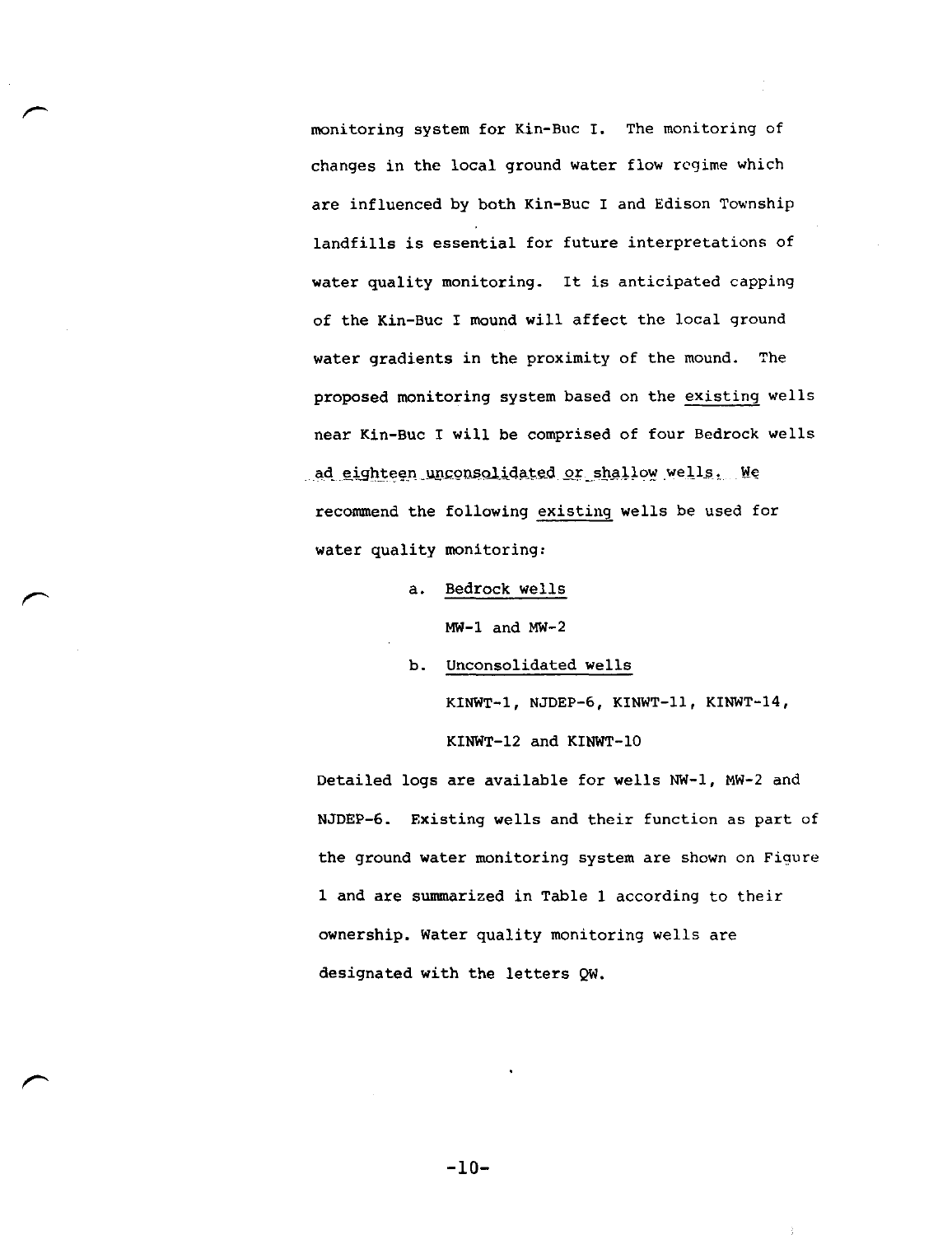#### 2. Proposed New Wells

Three new monitoring wells are proposed (see Figure 1). Proposed Bedrock MW-5 will be south of the Kin-Buc I mound and north of Meadow Road. Cape May monitoring wells KINWT-16 and KINWT-17 are proposed southwest of the Kin-Buc I mound between the mound and Mill Brook. All three new wells will be added to the water level monitoring program and wells MW-5 and KINWT-16 will be added to the water quality monitoring system. Table 1 identifies the proposed new wells and their function within the overall ground water monitoring system.

Well cross-sections for the three new wells are given in Figures 2 and 3. The well drilling specifications will be given to the well driller and the Hydrogeologist who will monitor well drilling, well completion and well development.

As noted in Figure 3, special precaution must be taken in the drilling and completion of proposed Bedrock well, MW-5. This should reasonably assure no vertical migration of contaminated ground water between the unconsolidated materials and the Bedrock Aquifer.

 $-11-$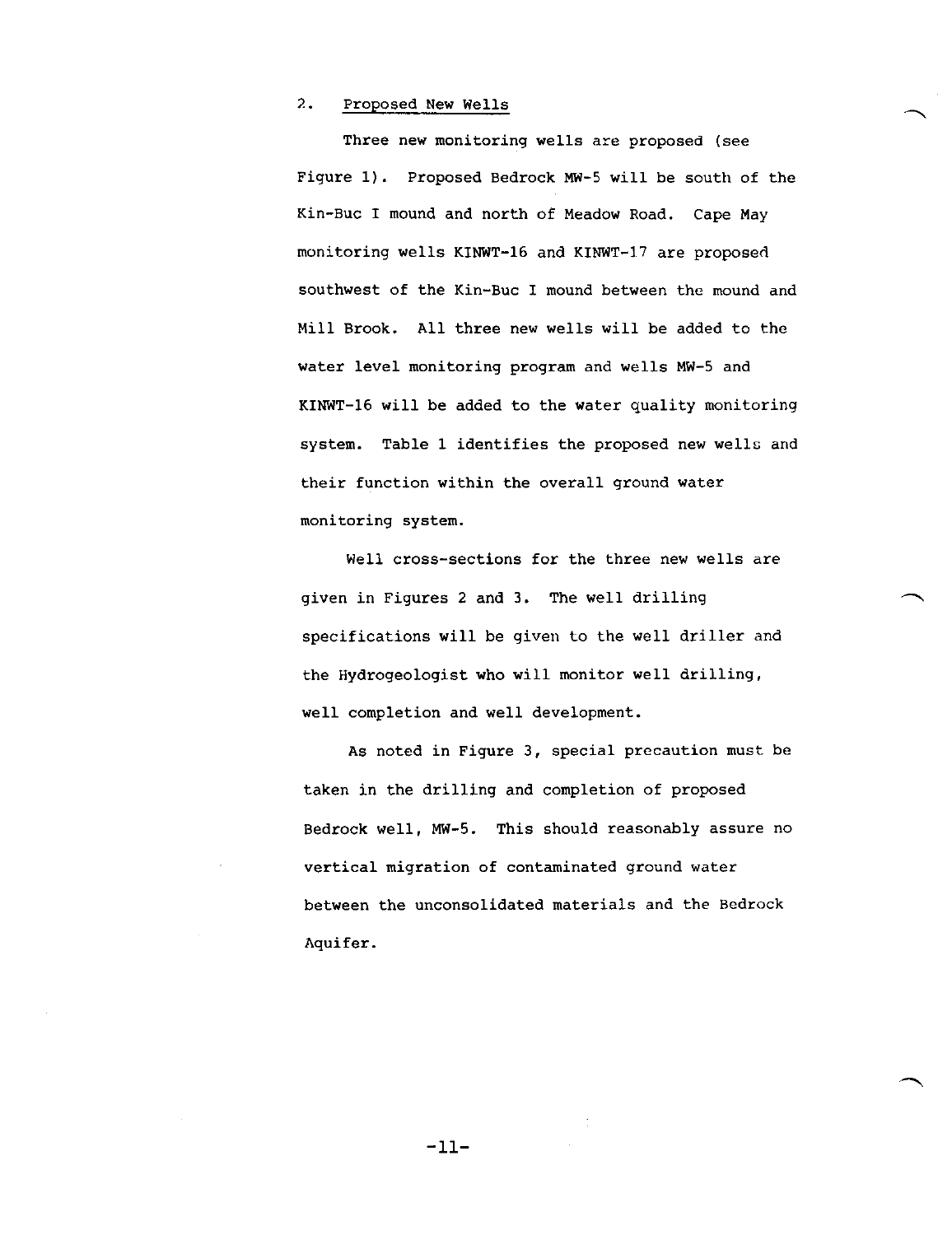#### TABLE 1

### **SUMMARY OF PROPOSED GRDUND WATER MONITORING PROGRAm** AT KIN-BUC I

|                                    |                       | Monitoring Parameters |              |
|------------------------------------|-----------------------|-----------------------|--------------|
| Existing Well No.                  | Proposed New Well No. | Water                 | Water        |
| (flow regime)                      | (flow regime)         | Levels                | Quality      |
|                                    |                       |                       |              |
| Bedrock Wells                      |                       |                       |              |
|                                    |                       |                       |              |
| MW-1 (K-B II)                      |                       | X.                    | X            |
| MW-2 (K-B II)                      |                       | $\mathbf{x}$          | $\mathbf{x}$ |
| MW-3 (K-B II)                      |                       | X                     |              |
| $MW-4$ (K-B II)                    |                       | $\mathbf x$           |              |
|                                    | $MN-5$ (K-B I)        | $\mathbf{x}$          | $\mathbf{X}$ |
|                                    |                       |                       |              |
|                                    |                       |                       |              |
|                                    |                       |                       |              |
|                                    |                       |                       |              |
| Water Table Wells                  |                       |                       |              |
|                                    |                       |                       | X            |
| KINWT 1 (K-B I & Edison LF)        |                       | $\mathbf{X}$          |              |
| KINWT 2 (K-B I & Edison LF)        |                       | X.                    |              |
| KINNT 4 (K-B I & Edison LF)        |                       | $\mathbf{x}$          |              |
|                                    |                       |                       |              |
|                                    |                       |                       |              |
| KINWT $9$ (K-B I)                  |                       | $\mathbf{x}$          |              |
| KINNT $10$ (K-B I)                 |                       | $\mathbf x$           | X            |
| KINWT 11 (K-B I)                   |                       | $\mathbf{x}$          | X            |
| KINWT 12 $(K-B I)$                 |                       | $\mathbf{x}$          | X            |
| KINWT 13 (K-B I)                   |                       | $\mathbf{x}$          |              |
| KINWT 14 (K-B I)                   |                       | $\mathbf{x}$          | $\mathbf{x}$ |
| KINNT 15 (K-B I & Edison LF)       |                       | $\mathbf{x}$          |              |
|                                    | KINWT 16 (K-B I)      | $\mathbf{x}$          | $\mathbf{x}$ |
|                                    | KINWT 17 (K-B I &     |                       |              |
|                                    | Mill Brook)           | $\mathbf{x}$          | X(1)         |
|                                    |                       |                       |              |
|                                    |                       |                       |              |
|                                    |                       |                       |              |
|                                    |                       | $\mathbf x$           |              |
| NJDEP-1 (Edison LF) <sup>(2)</sup> |                       | $\mathbf x$           |              |
| $NIDEP-5$ $(K-B I)$                |                       | $\mathbf x$           | $\mathbf{X}$ |
| NJDEP-6 (K-B I)                    |                       |                       |              |

- (1) Proposed well KINWT 17, near Mill Brook will be sampled for selected parameters only.
- (2) NJDEP well-1 not shown in Figure 1; well will be surveyed after completion of proposed new wells.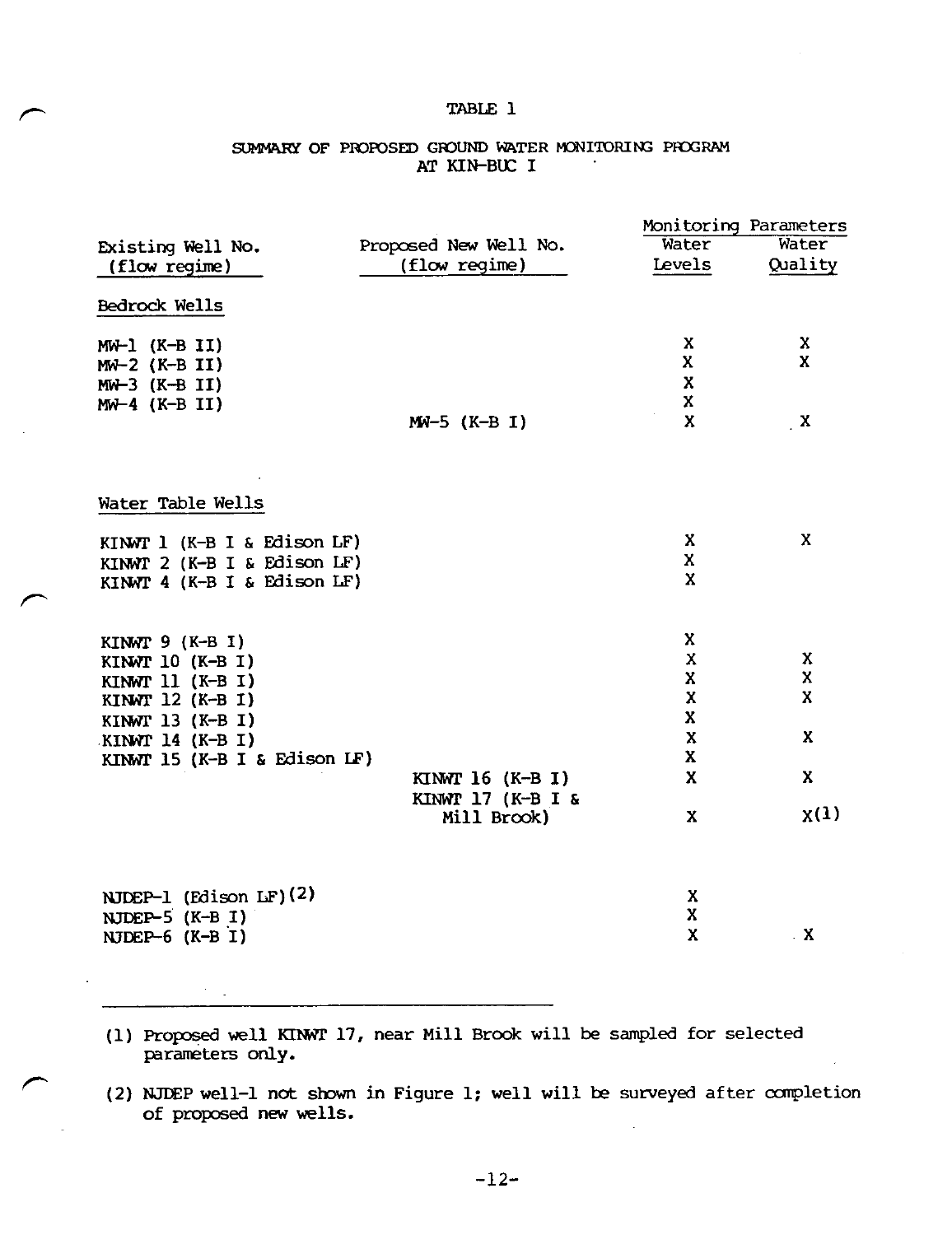### TABLE I (continued)

| Existing Well No.<br>(flow regime)                                                                                                        | Proposed New Well No.<br>(flow regime) | Water<br>Levels       | Monitoring Parameters<br>Water<br>Quality |
|-------------------------------------------------------------------------------------------------------------------------------------------|----------------------------------------|-----------------------|-------------------------------------------|
| Edison #1 $(Edison LF)$<br>Edison #2 (Edison LF & K-B I)<br>Edison $#3$ (Edison LF)<br>Edison $#4$ (Edison LF)<br>Edison $#5$ (Edison LF) |                                        | X<br>X<br>X<br>X<br>X |                                           |

 $\sim 10^7$ 

 $\sim$   $\sim$ 

 $\sim 2000$ 

J.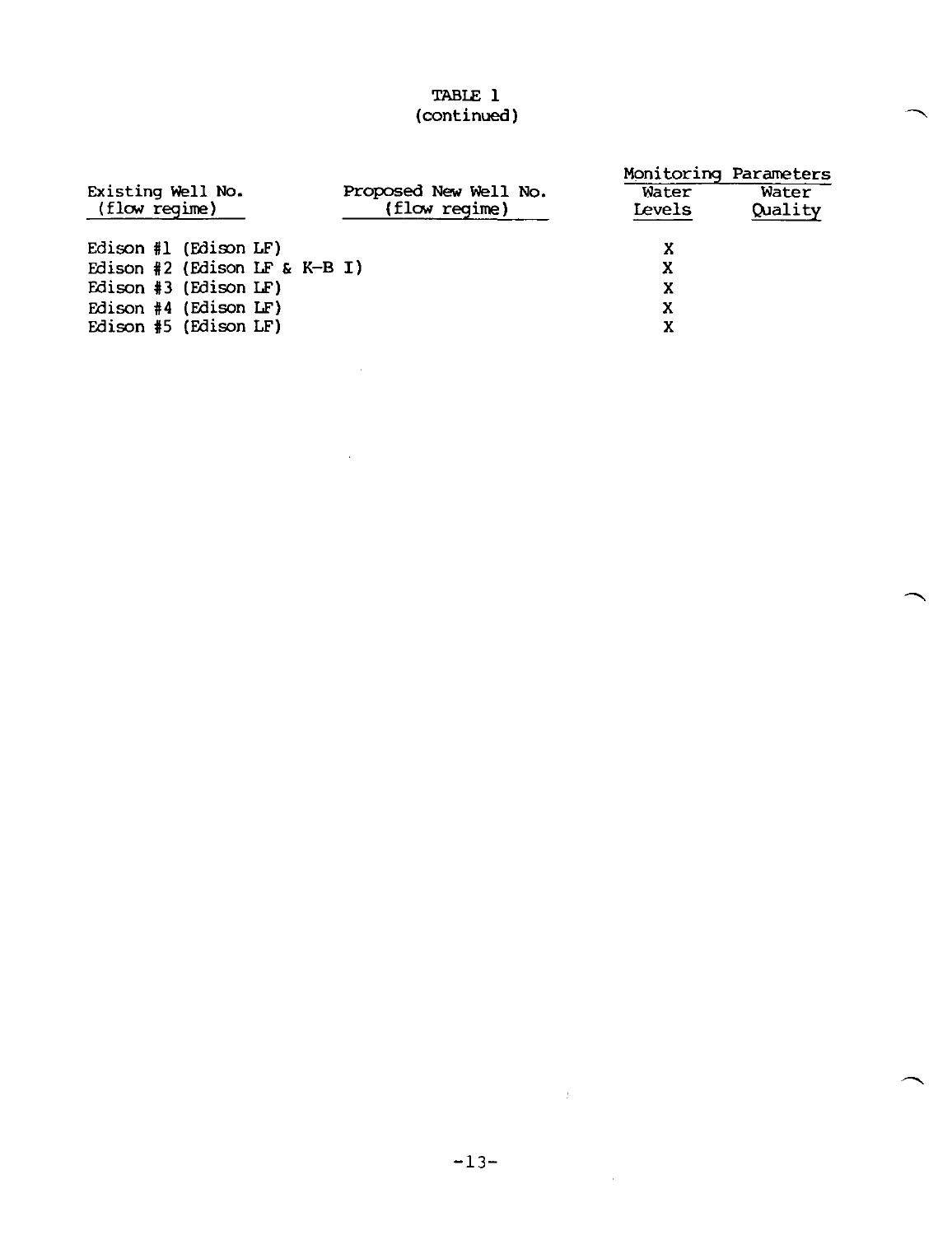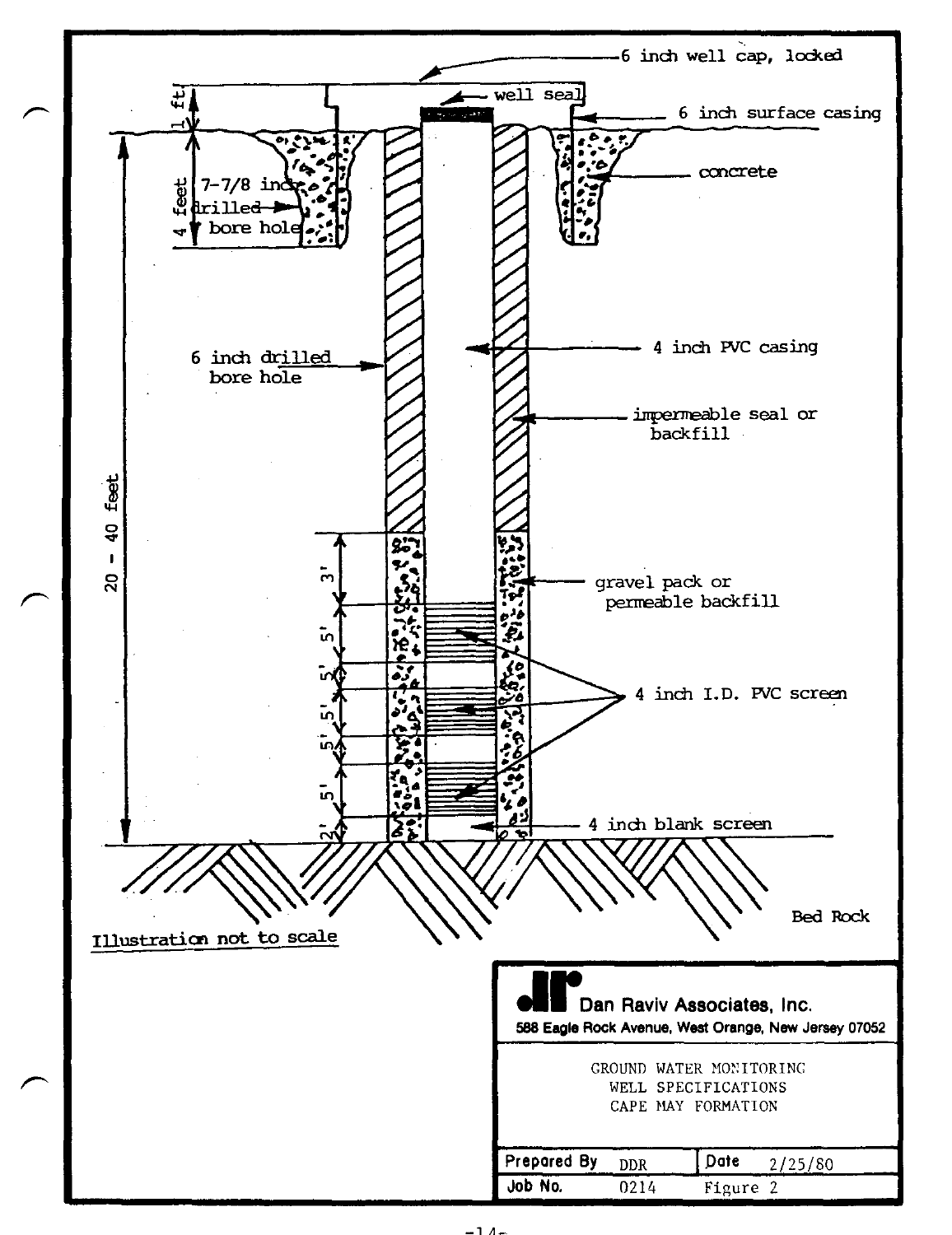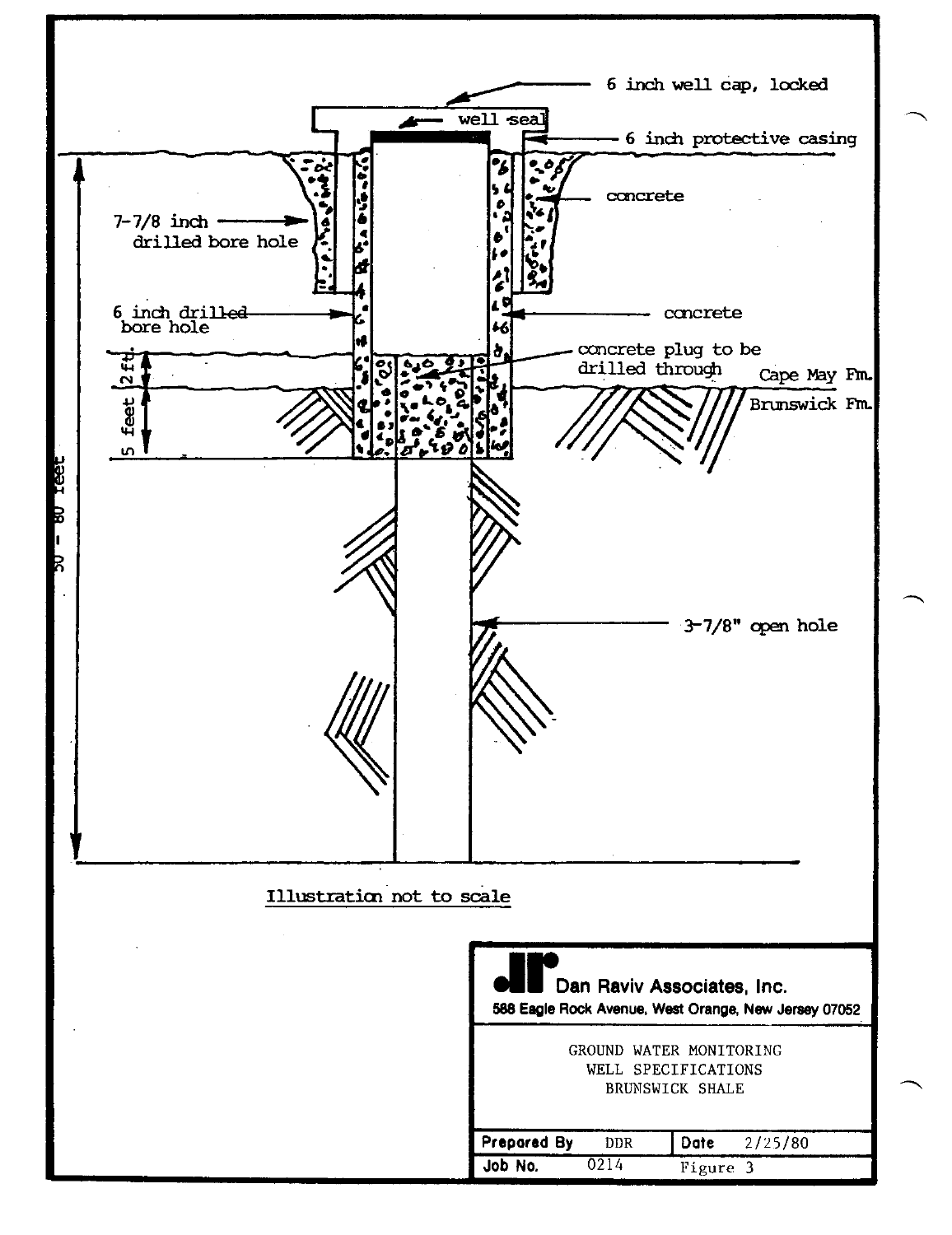#### 3. Summary

The ground water monitoring system proposed in compliance with the stipulation (Appendix A) is summarized by Figure 1 and Table 1. A total of five Bedrock wells and twenty shallow wells will be monitored for water table changes. Three Bedrock wells and seven unconsolidated wells will be sampled for water quality analysis. However, we recommend the following additions to the stipulation signed by Kin-Buc and EPA to reasonably assure meaningful operation of the monitoring system.

- a. Permission should be obtained to measure water levels within the Edison Township landfill when ever water levels are measured within the Kin-Buc property.
- b. A base map, similar to Figure 1 and approved by a land surveyor, should be agreed on by Kin-Buc and EPA. The map can be used to plot ground water levels during each sampling period from which water level contours can be prepared of the ground water flow regime. These contour maps should become part of the permanent record and be used in conjunction with water quality interpretations.

-16-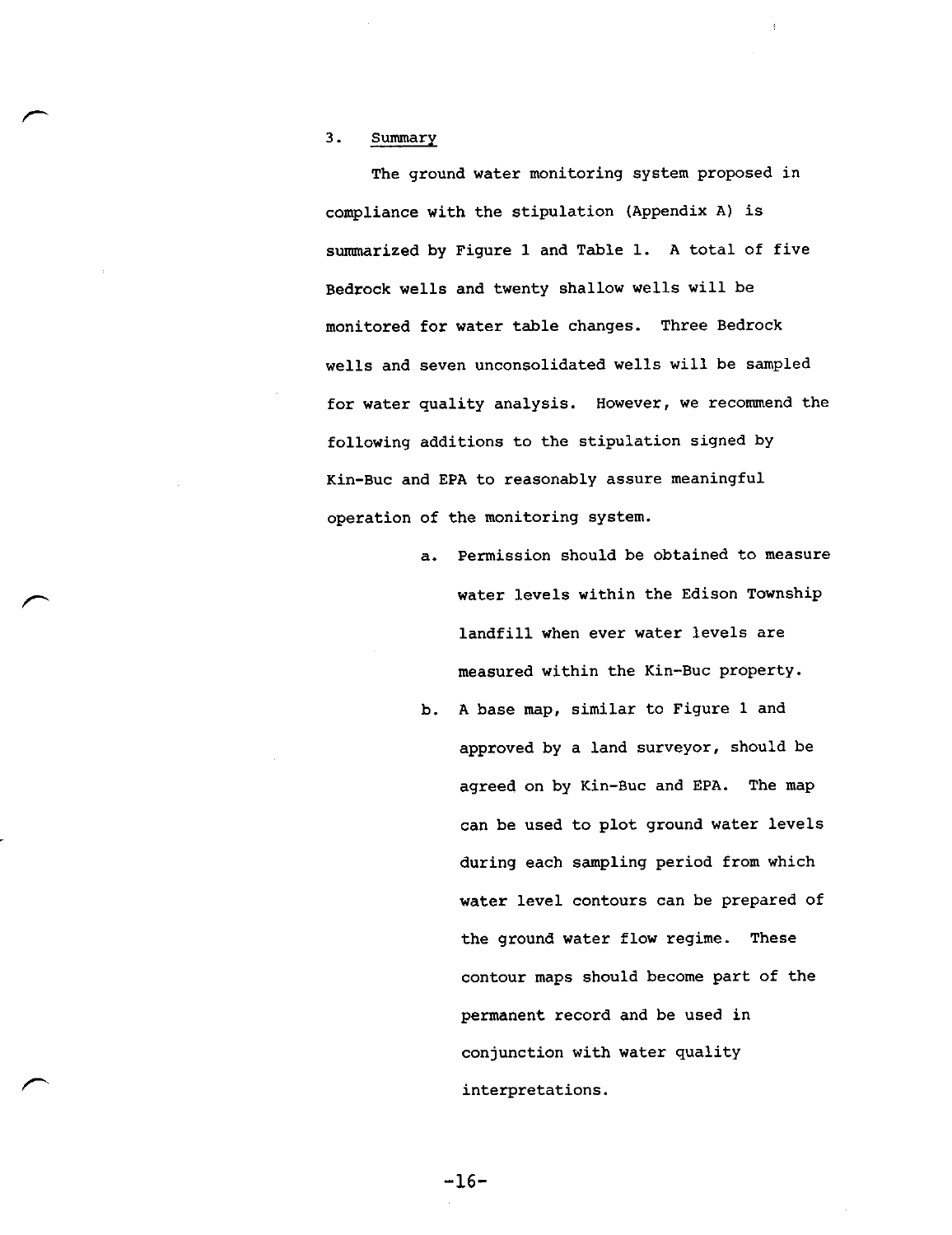# B. Future Operation of the Ground Water Monitoring System

#### 1. Frequency of Sampling and Measurements

The stipulation requires initial sampling one month following well construction and at intervals of one month, three months and **six** months following the capping of the Kin-Buc I mound. Therefore, sampling will be conducted bi-annually, commencing with the second year.

In our opinion, the construction of new wells generally should coincide with the final phase of capping of Kin-Buc I. The first sampling is planned immediately following the capping of the mound. We recommend the deferral of sampling until capping of Kin-Buc I because: (a) construction and earth moving operations could destroy the proposed three new wells which are in close proximity to the mound (Figure  $1$ ); (2) It is doubtful if any material changes in water quality will occur within one month following well construction and the capping of Kin-Buc I; (3) The extensive sampling that took place during August, 1979 provides sufficient baseline information relating to ground water quality in the vicinity of Kin-Buc I.

Water quality sampling of the designated wells identified on Figure 1 and Table 1 will be sampled in

-17-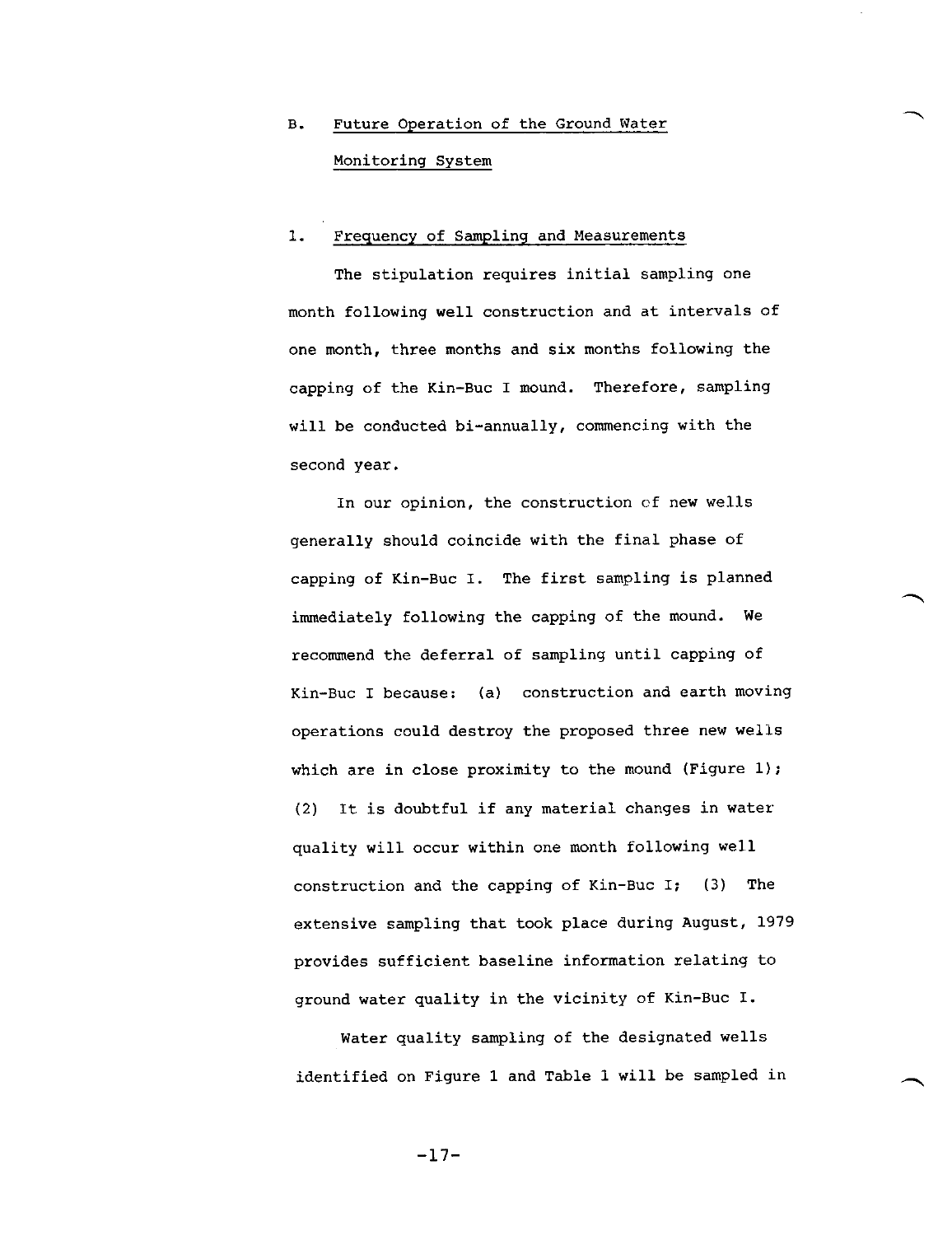accordance with the stipulation.

#### 2. Sampling Procedure

At the presented frequency, a sample of ground water will be withdrawn from each monitoring well, stored in the appropriate container and shipped to the laboratory for analysis. All wells will be pumped for at least fifteen minutes prior to sampling to assure that water samples are representative of the formation. Sampling will be conducted with specially constructed bailers constructed of PVC tubing to will fit inside the well casings. Each of the bailers will be fitted with a removable cap on the bottom to facilitate cleaning. Outside the bottom plug a weight will be attached to submerge the bailer into the water. The attached weight will be contained inside an inert pocket to isolate it from the ground water. Each well will have its own bailer. Prior to each sampling, the bailer will be rinsed with diluted acid followed by distilled water and covered with a special cap to prevent entry of contaminants.

The glass bottles to be used for the volatile organics and non-volatile organics will be washed with soap and water, rinsed with distilled water, soaked in Chromic acid cleaning solution, again rinsed with distilled water and finally rinsed with reagent grade acetone to air dry them.

-18-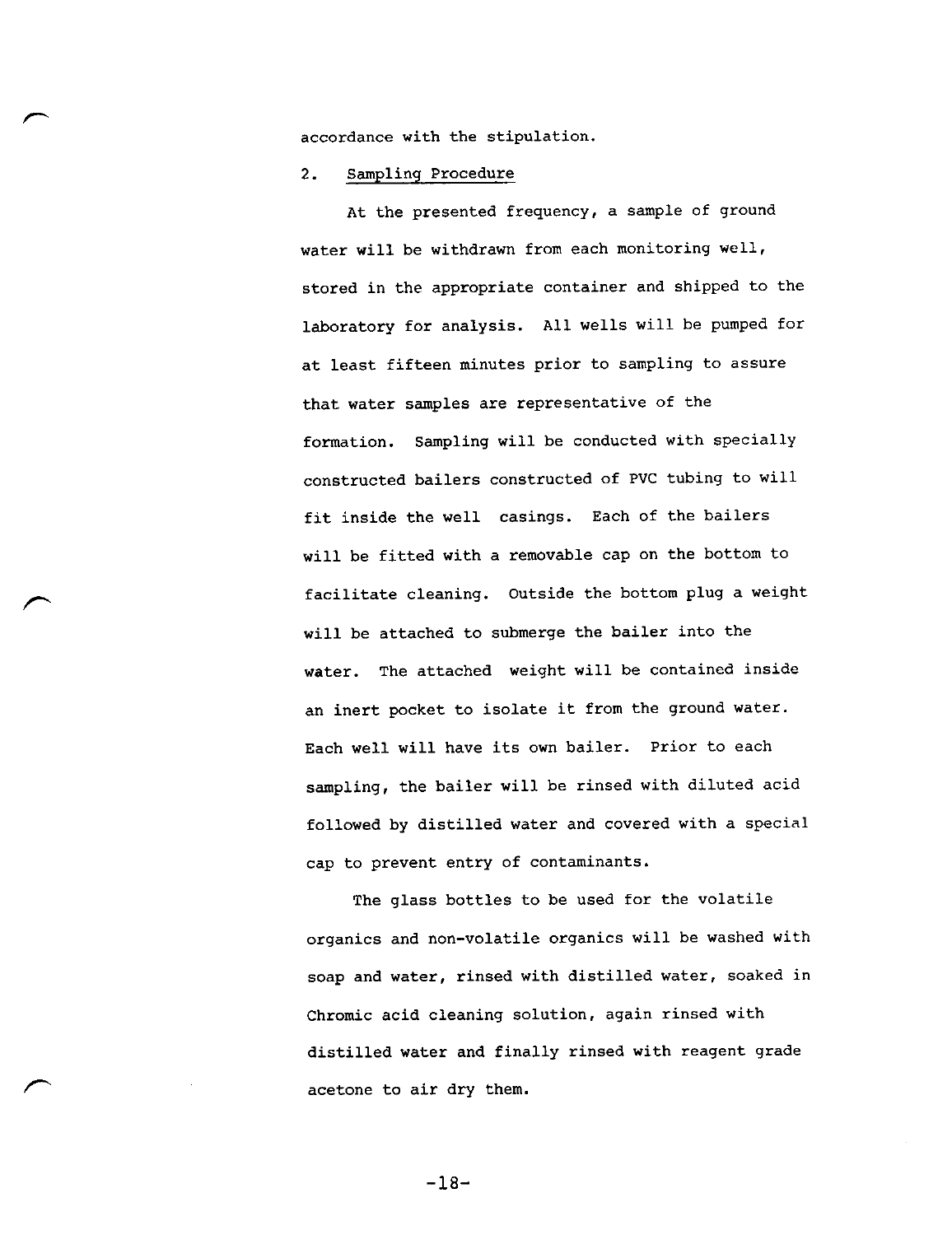Each sample will be preserved in accordance with EPA guidelines depending on the type of analysis to be performed. Ten containers will be filled at each well site. Table 2 is a summary of type of containers, volume required and sample preservation.

Each sample container will be labelled separately with the following information:

- a. Location sampled
- b. Well number
- c. Date and time sampled
- d. Name of person sampling
- e. Preservative added and type of analysis to be performed.

During each sampling period, one duplicate sample will be obtained as an internal quality control. Samples will be shipped to the approved laboratories within 24 hours of collection.

On the day and prior to sampling, all wells will be opened and water levels measured. All water level measurements will be conducted within a few hours so as to offset any tidal effects on water levels in wells completed near the Raritan River.

#### 3. Proposed Laboratories and Analysis

Two laboratories are presently under consideration for the analysis of ground water samples. Laboratory X is considered for the analysis of metals,

-19-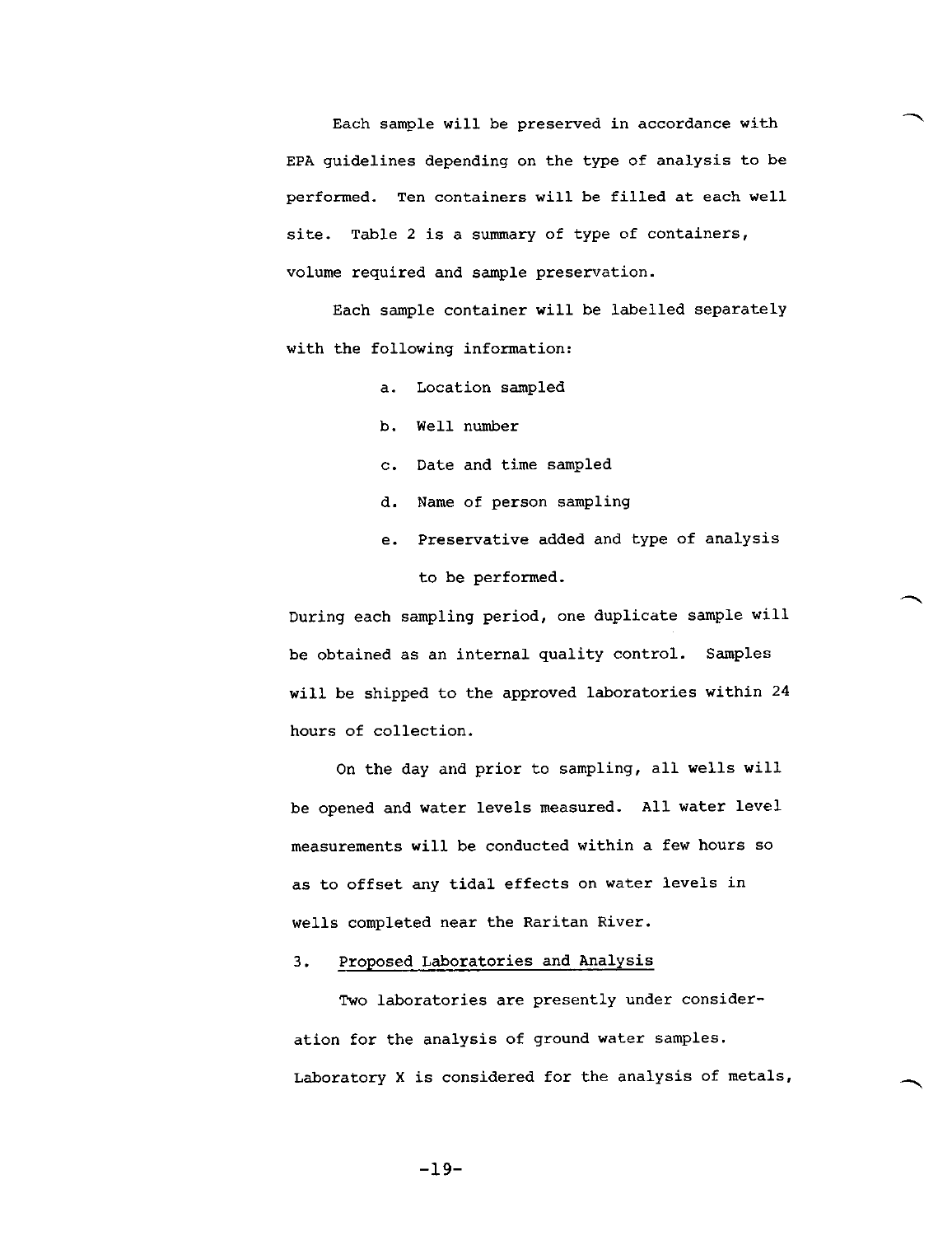#### TABLE 2

 $\sim$ 

 $\bullet$ 

# SAMPLE SIZE AND PRESERVATION PROCEDURES FOR WATER QUALITY ANALYSES

| <b>Type of Analyses</b>                                           | <b>Type of Container</b><br>and Volume          | Sample Preservation                                                                                                                               |
|-------------------------------------------------------------------|-------------------------------------------------|---------------------------------------------------------------------------------------------------------------------------------------------------|
| <b>Volatile Organics</b>                                          | 4 x 40-ml glass vials,<br>Teflon-lined lid.     | Maintain at 4°C; if<br>residual chlorine<br>is present (KI paper<br>turns blue), then<br>add 0.03 ml of ten<br>percent Na2S2O3<br>to each bottle. |
| Nonvolatile Organic<br>(Base/Neutral, Acid,<br><b>Pesticides)</b> | l x 1-gallon amber<br>jug, Teflon-lined<br>lid. | Maintain at 4°C.                                                                                                                                  |
| Chemical Oxygen<br>Demand (COD)                                   | 1 x 250-ml plastic<br>bottle                    | Adjust pH to <2 with<br>conc. H <sub>2</sub> SO4 (about<br>$2 \text{ m1/1 of sample}$ .                                                           |
| Total Organic<br>Carbon (TOC)                                     | l x 250-ml glass<br>bottle, Teflon-lined<br>lid | Maintain at 4°C, conc.<br>$H_{2504}$ 2 ml/l of<br>sample.                                                                                         |
| Phenol (total)                                                    | l x 500-ml glass<br>bottle                      | $0.5$ q CuSO4 at<br>beginning, adjust pH<br>$<$ 4 with $1:10$<br>H3PO4 maintain<br>at 4°C.                                                        |
| Cyanide (total)                                                   | l x 500-ml plastic<br>bottle                    | Adjust $pH$ to $\lt 12$ with<br>10 N NaOH, maintain at<br>$4^{\circ}$ C.                                                                          |
| Metals                                                            | 1 x 1.000-ml plastic<br>bottle                  | Maintain at 4°C; when<br>sample received, 5 ml<br>of ultrapure HNO3<br>will be added.                                                             |

 $\sim$   $\sim$ 

 $\sim$ 

 $\sim$ 

 $\sim 30$ 

 $\bullet$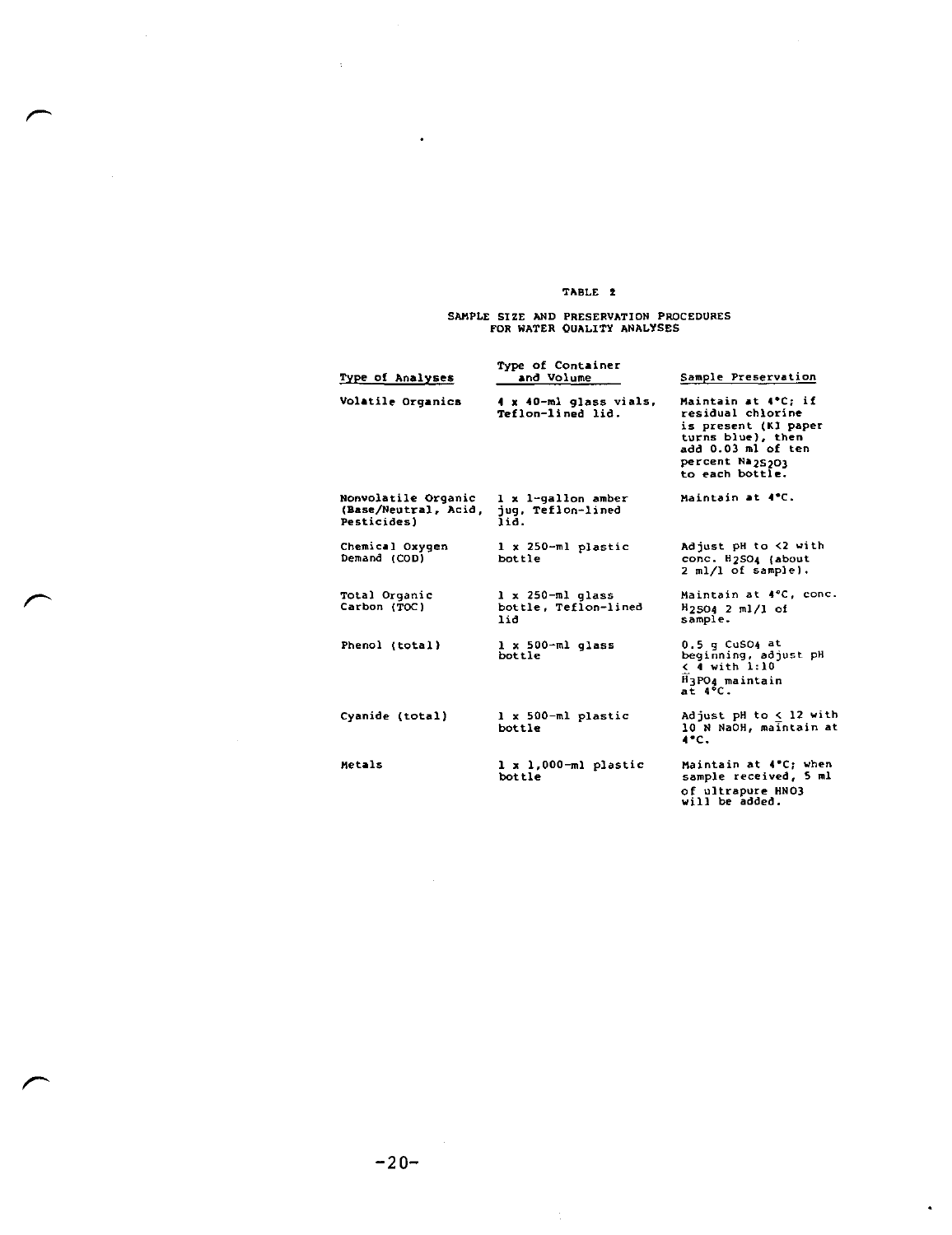total phenols, total cyanide, COD and TOC. Laboratory Y is being considered for the volatile organics and non-volatile organics analyses. The competitive costs and the reputation of these two laboratories are excellent and we recommend their use in the analyses of ground water samples. Under separate cover we are transmitting an estimated annual cost analysis for the ground water monitoring operation.

#### IV. SUMMARY AND RECOMMENDATIONS

- 1. Three new wells are proposed to supplement the existing wells in the vicinity of Kin-Buc I, including one Bedrock well on the south-southwest side of Kin-Buc I and two unconsolidated wells on the southwest side of Kin-Buc I (Figure 1). Plans and specifications for the wells are presented in Figures 2 and 3.
- 2. Construction of the new wells should commence following the capping of Kin-Buc I mound. The first month of sampling will coincide with both well completion and mound capping. As such, one sampling period indicated by the stipulation will be omitted.
- 3. Existing wells in the vicinity of Kin-Buc I and within the Edison Township landfill

-21-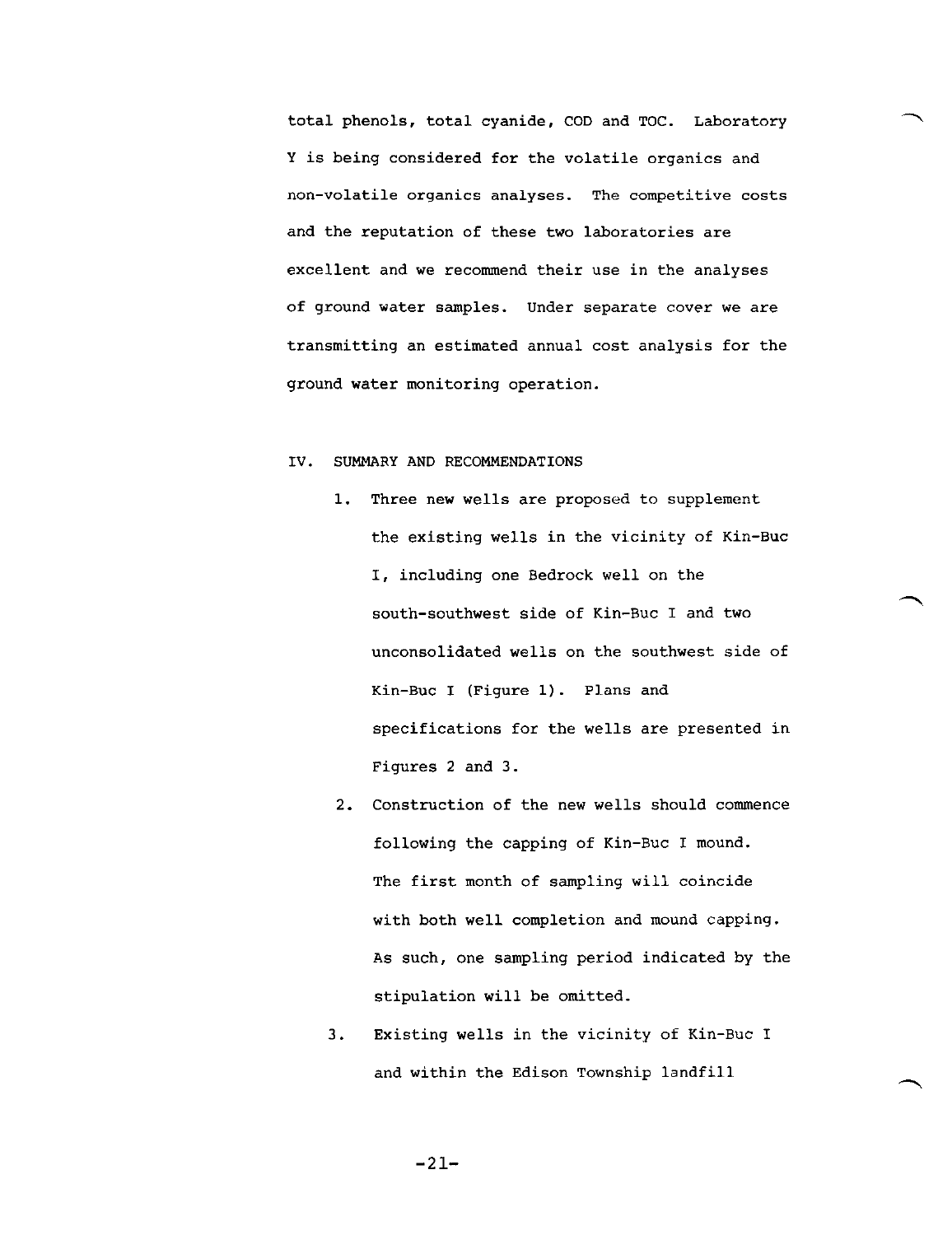property should be a part of the water level monitoring system. We recommend a permit be obtained to enter the Edison Township landfill for the purpose of water level measurements, during periods of routine water quality sampling at Kin-Buc I and at such other times and purposes as required for the overall management of the monitoring system.

- 4. Periodic ground water level measurements should be plotted on a base map (update of Figure 1) and water level contours with the inferred flow direction plotted. These maps should be used in conjunction with water quality interpretations.
- 5. Two water quality laboratories are recommended for the ground water monitoring program. Laboratory Y (organic analysis by the gc/ms and gc/ecd methods) is presently used by USEPA.
- 6. The question of duplicate samples to be taken by EPA and sent to a subcontract laboratory for quality control should be resolved prior to first sampling. Unless an inter-laboratory comparison routine is devised by the QC/QA personnel of EPA, duplicate sample analyses may result in

-22-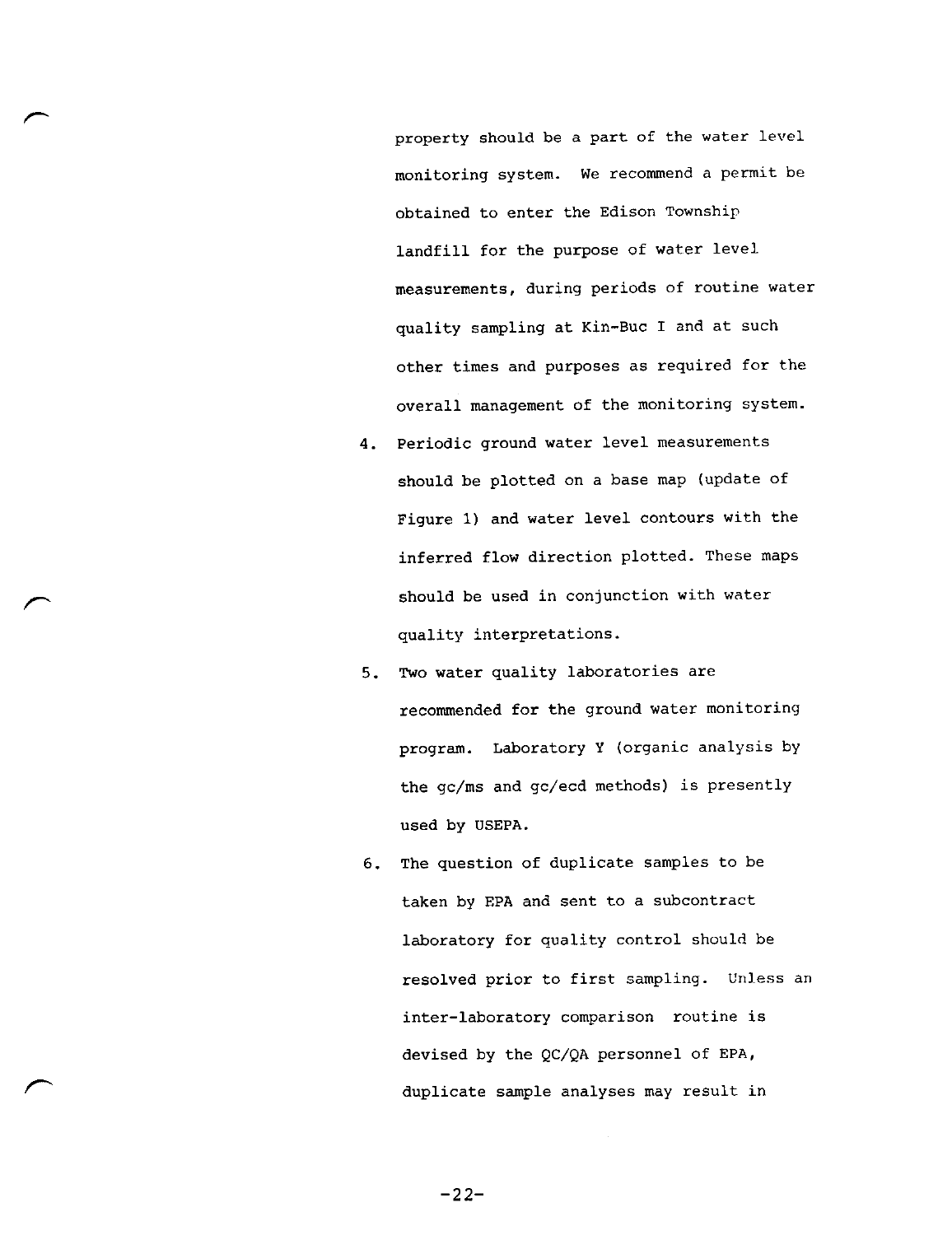erroneous interpretations and controversy.

- 7. The initial scan of the priority pollutant list of 113 parameters will probably result in an eventual permanent list of between 20 and 30 parameters. These numbers are based on results of the EPA sampling of August 14, 1979.
- 8. We recommend detection limits for the various substances listed in the priority pollutant list be considered as the threshhold for quantification.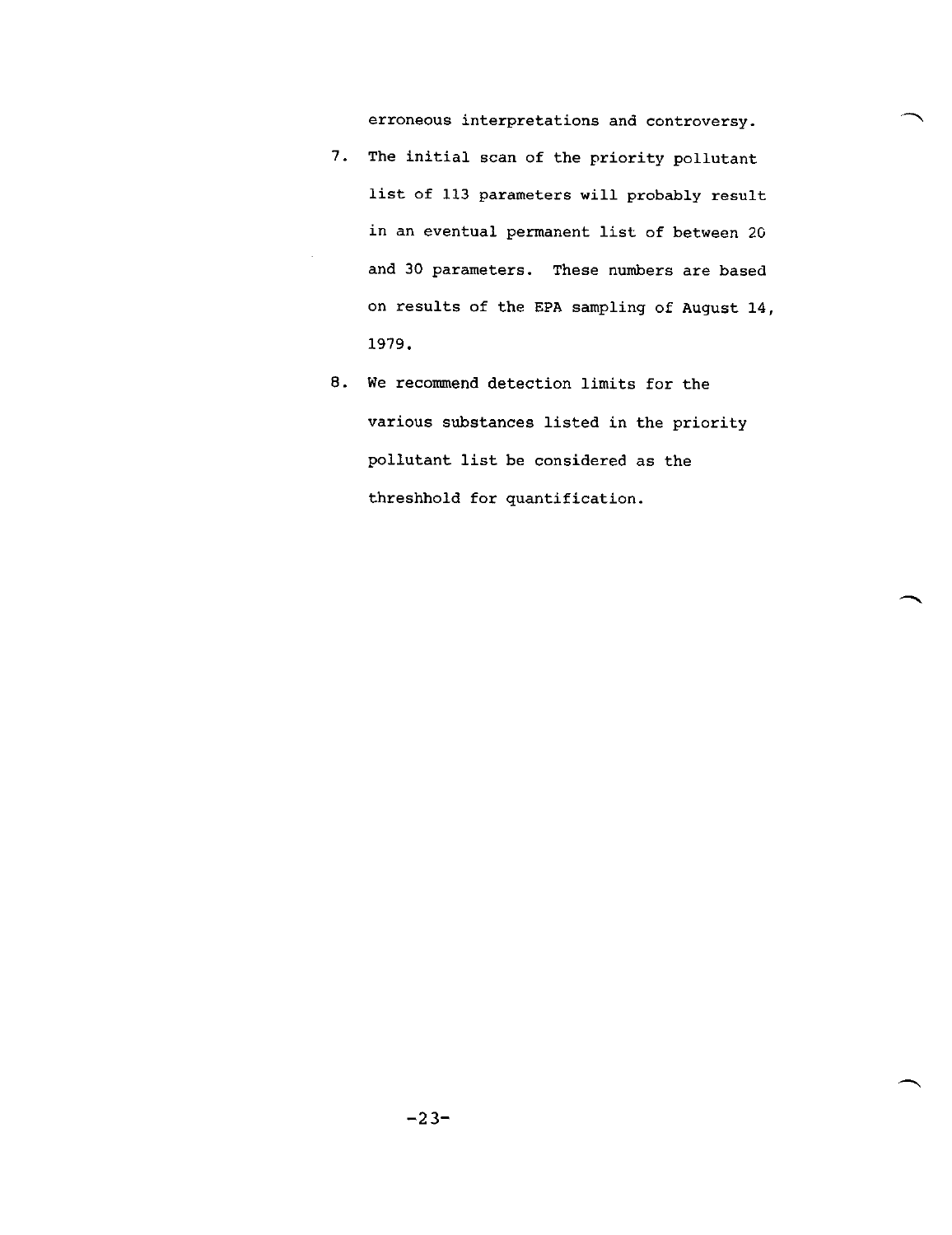APPENDIX A

Construction Schedule and Ground Water Monitoring Program - An Appendix to Stipulation of Settlement (U.S. vs. Kin-Buc, Inc., etal)

 $\mathbf{\hat{y}}$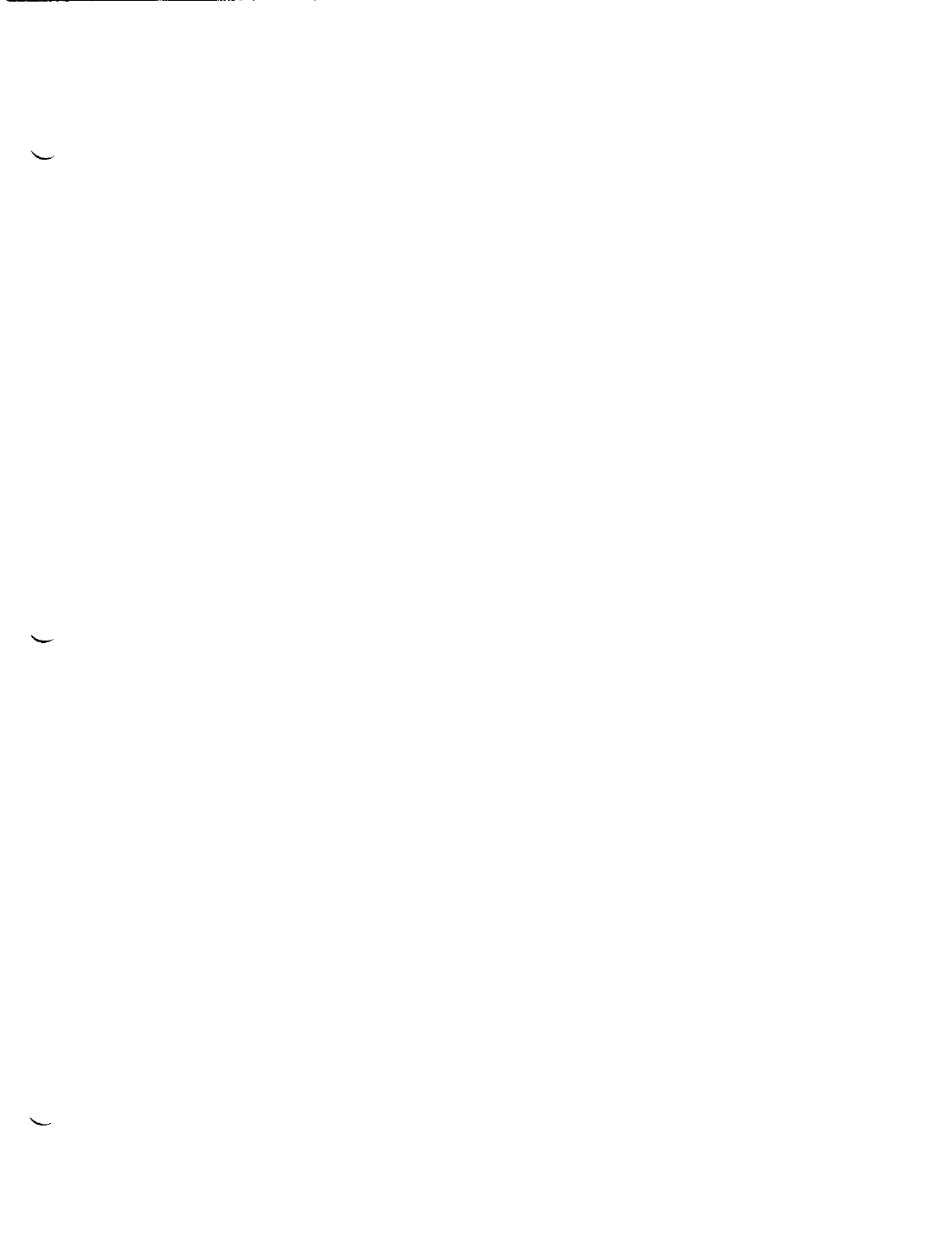#### CONSTRUCTION SCHEDULE Cover and Containment System

- A. A Crown shall be constructed on the present top surface of the Mound which shall consist of one or more apexes each of which shall slope towards a runoff collection system at a minimum 3% grade. In constructing the Crown, there shall be no depositing of new solid waste.
- B. A Final Cover shall be placed on the Crown.
	- 1. The Cover shall consist of at least:
		- a. Two layers of clay, each 9" or less in depth and together totalling 12" or more, covered by
		- b. One layer of 20 mil plastic, covered by
		- c. One 6" layer of sand, covered by
		- d. One 12" layer of soil suitable for vegetative growth
	- 2. Each layer of clay shall be separately compacted until it attains a permeability factor of 1 x 10-7 cm/sec or less.
	- 3. Representative samples of the clay shall be analyzed by an independent laboratory approved by EPA to determine the density necessary to attain a permeability factor of 1 x 10-7 cm/sec or less; permeability shall be measured for a range of densities; all resultant data shall be provided to EPA prior to placement of the clay.
	- 4. A sufficient number of field tests shall be conducted with a nuclear density meter at the time of placement and compaction of the clay to enable certification by a licensed engineer that the permeability factor has been met.
	- 5. Upon completion of the above, at least six (6) undisturbed (e.g., Shelby tube) samples shall be taken at representative locations and laboratory-tested for permeability to confirm the results of field testing; the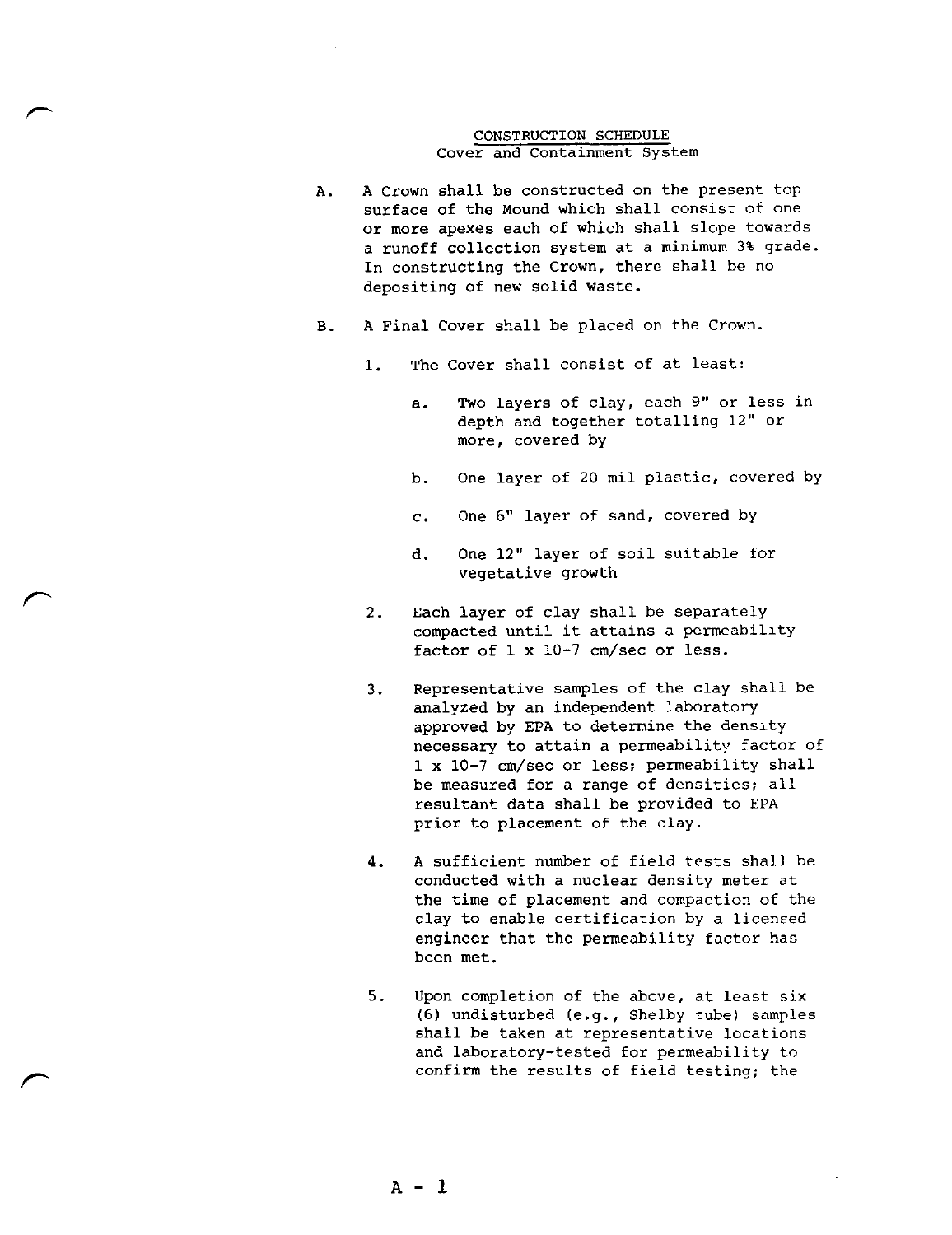location of the borings and the results of the lab tests shall be provided to EPA prior to the placement of plastic on top of the clay.

- 6. The clay material to be used shall be identified to EPA according to the Unified Soil Classification System and shall be approved by EPA.
- 7. Certification as to the thickness and permeability of the clay layer shall be forwarded.
- 8. The soil layer directly below the plastic liner shall be free of rubble, rocks, and objects which may cause tearing of the plastic.
- 9. The vegetative soil to be used shall be identified to EPA; compaction shall be sufficient to keep the soil in place and to enhance the support of vegetation.
- 10. Certification as to the thickness of each layer of sand and vegetative soil shall be forwarded to EPA as soon as received.
- 11. Vegetation shall be seeded, fertilized, and established in the uppermost layer; the seeding mixture shall consist of the following: fifteen (15) pounds of Crown Vetch, fifteen (15) pounds of Tall Fescue, two (2) pounds of Weeping Lovegrass, and ten (10) pounds of Perenniel Rye per acre.
- C. A Final Cover shall be placed on the Side Slopes of the Mound.
	- 1. The Cover shall consist of at least:
		- a. One layer of clay at least 12" in depth, except in an area depicted on the attached engineering plans which shall have a layer of clay at least 6" in depth, both covered by
		- b. One 12" layer of soil suitable for vegetative growth.

 $A - 2$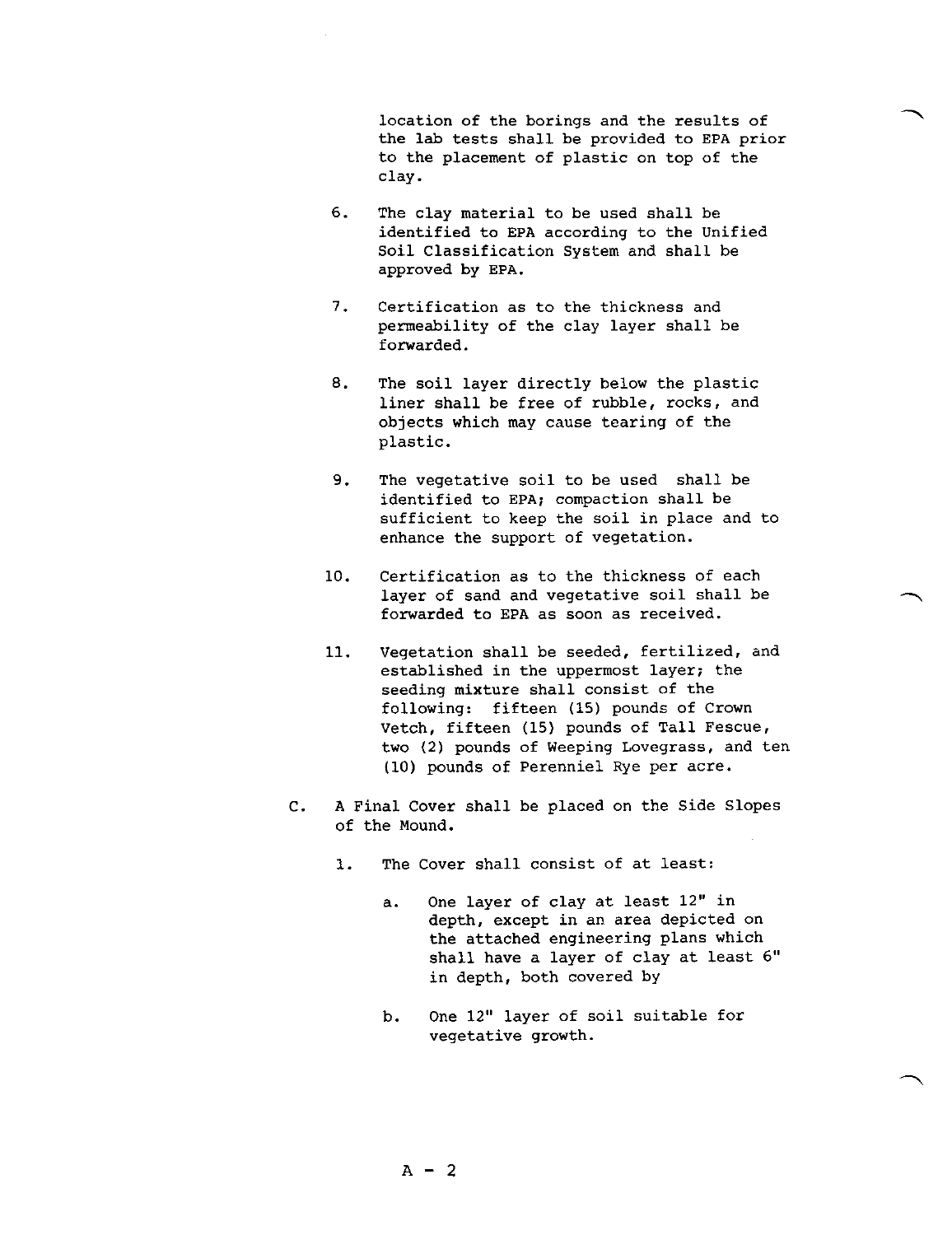- 2. The clay layer shall be compacted until it attains a permeability factor of 1 x 10 cm/sec or less.
- 3. Representative samples of clay shall be analyzed by an independent laboratory approved by EPA to determine the density necessary to attain a permeability factor of 1 x 10-' cm/sec or less; permeability shall be measured for a range of densities; all resultant data shall be provided to EPA prior to placement of the clay.
- 4. A sufficient number of field tests shall be conducted with a nuclear density meter at the time of placement and compaction to enable certification by a licensed engineer that the permeability factor has been met.
- 5. Upon completion of the above, at least six (6) undisturbed (e.g., Shelby tube) samples shall be taken at representative locations and laboratory-tested for permeability to confirm the results of field testing; the location of the borings and the results of the lab tested shall be provided to EPA prior to the placement of soil on top of the clay.
- 6. The clay material to be used shall be identified to EPA according to the Unified Soil Classification System and shall be approved by EPA.
- 7. Certification as to the thickness and permeability of the clay layer shall be forwarded to EPA as soon as received.
- 8. The vegetative soil to be used shall be identified to EPA; compaction shall be sufficient to keep the soil in place and to enhance the support of vegetation.
- 9. Certification as to the thickness of the layer of vegetative soil shall be forwarded to EPA as soon as received.
- 10. Vegetation shall be seeded, fertilized, and established in the uppermost layer; the seeding mixture shall consist of the following: fifteen (15) pounds of Crown

 $A - 3$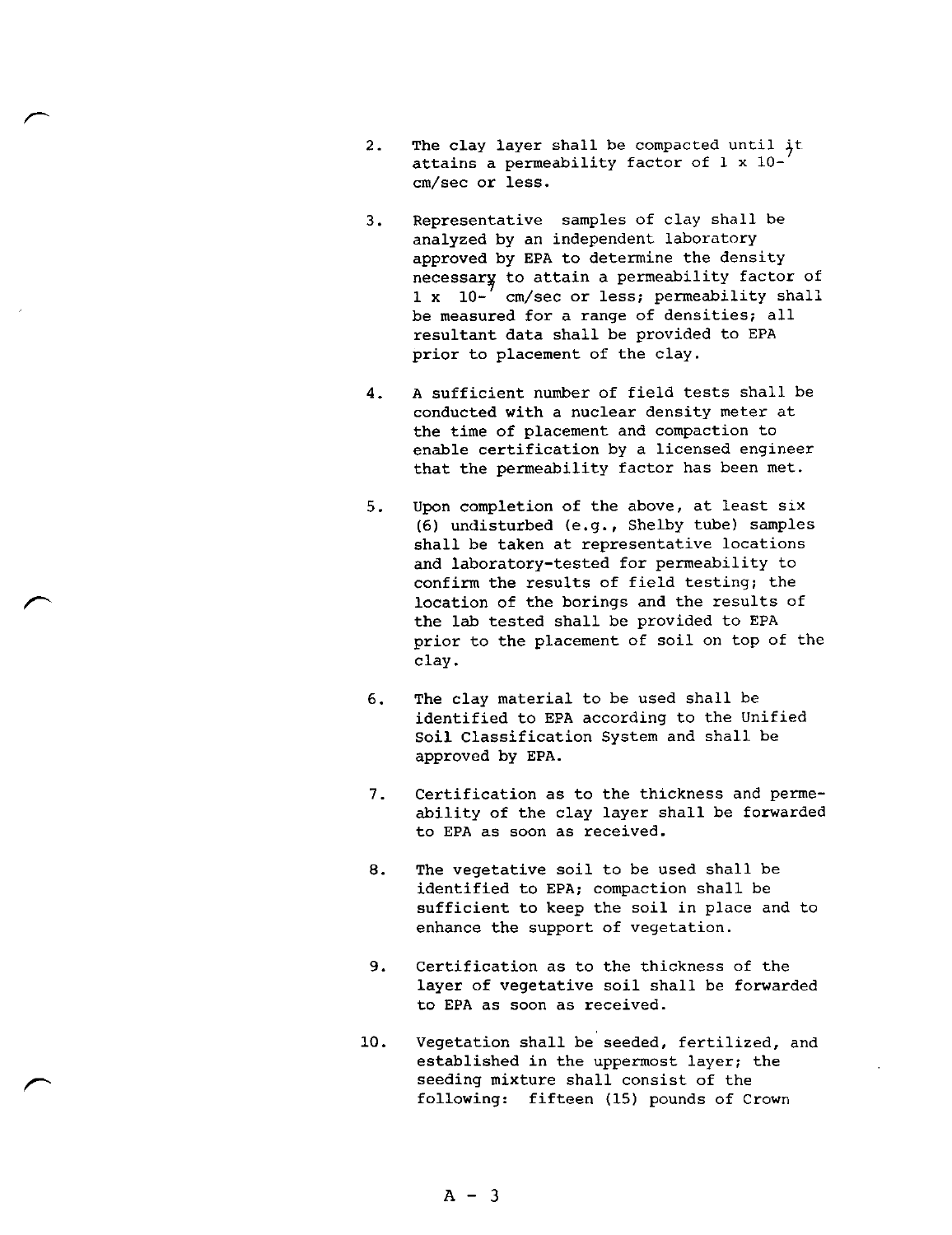Vetch; fifteen (15) pounds of Tall Fescue, two (2) pounds of Weeping Lovegrass, and ten (10) pounds of Perenniel Rye per acre.

- D. At least four Gas Vents shall be installed in the Crown.
	- 1. Each vent shall be sunk below the clay layer and shall surface above the uppermost layer of the Cover.
	- 2. Each vent shall be installed with a mechanism which will allow periodic pressure testing and sampling.
	- 3. Each vent shall be capable of being opened if flaring or other form of treatment of gaseous vapors collected becomes necessary.
- E. A Runoff Collection System shall be constructed around the Mound.
	- 1. The system shall utilize one runoff collection structure around the entire perimeter of the Crown and another around the entire perimeter of the Base of the Mound.
	- 2. The system shall be designed to collect all surface runoff and all subsurface runoff along the interface of the permeable (sand and soil) and impermeable (clay and plastic) layers from the Crown and from the Side Slopes of the Mound.
	- 3. The system shall be designed to discharge all runoff into the Raritan River or one of its tributaries after siltation; application for a NPDES permit shall be submitted to EPA within thirty (30) days of the entry of the Stipulation and Agreement to which this Schedule is attached.
	- 4. The entire system shall have an impermeable liner to prevent infiltration and shall slope in a manner that ensures drainage.
	- 5. The runoff collection structure around the Base shall rise to a maximum level of 30 feet above sea level and shall slope in a manner which will prevent pooling.

 $A - 4$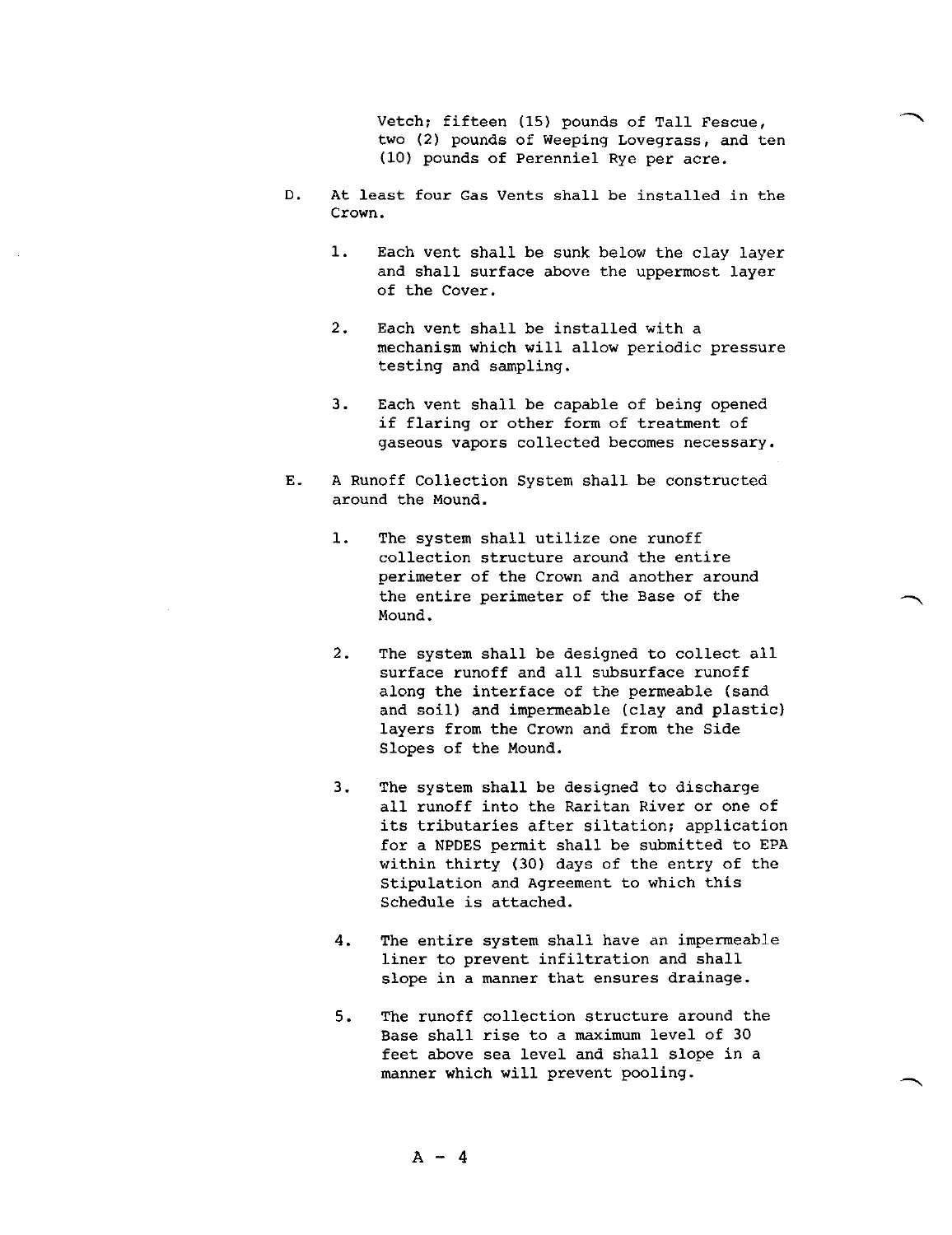- 6. The system shall be constructed to handle runoff from a 24 hour/25 year storm.
- F. A series of Wells shall be sunk around the perimeter of the Mound for the purpose of allowing monitoring of groundwater.
	- 1. Seven wells shall be sunk and developed into the Cape May-Farrington Sands aquifer on the easterly, southerly and westerly sides of the Mound at locations and in a manner approved by EPA.
	- 2. Five separate wells shall be sunk into the Brunswich Formation on the northerly and southwesterly sides of the Mound at locations and in a manner approved by EPA.
	- 3. Each well shall be lock-capped and the key shall be retained by Kin-Buc, Inc.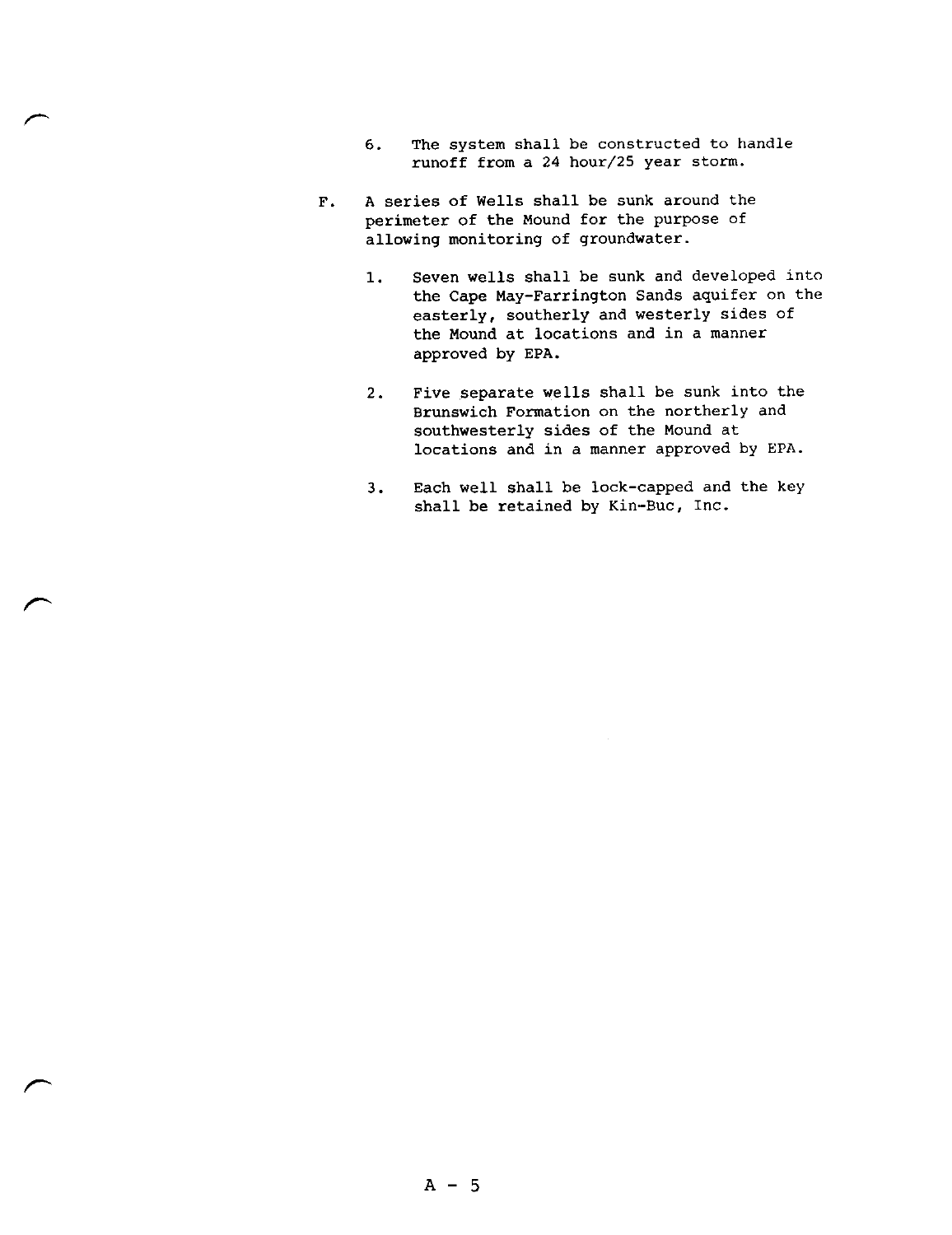#### GROUNDWATER MONITORING PROGRAM

A Groundwater Monitoring Program shall be instituted for a period of ten (10) years, provided that the program may be terminated after five (5) years by approval of Plaintiff or upon a showing satisfactory to the Court that continuation is not necessary and may be extended beyond ten (10) years by approval or upon a showing satisfactory to the Court that continuation is necessary.

- 1. Samplings shall be taken from each of the wells referred to in subparagraph F(1) of the Construction Schedule and from three of the five wells, as approved by EPA, referred to in subparagraph F(2) of the Construction Schedule for analysis by an independent laboratory approved by EPA; any such laboratory shall have a Quality Assurance and Quality Control Program approved by EPA.
- 2. Water level measurements shall be taken from each of the above wells and from nine additional wells sunk into the Cap May - Farrington sands aquifer at the time of each sampling.
- 3. An initial analysis of samples from each of the above wells shall be begun during the first month after they have been sunk; such analysis shall consist of a) a gas chromatograph/mass spectrograph (gc/ms) scan and a metals test for all substances on EPA's Priority Pollutant List published pursuant to the provisions of Section 307 (a) (1) of the Clean Water Act, 33 U.S.C. § 1317 (a) (1), b) specific quantification of all such substances which exceed ten (10) parts per billion (ppb) or micrograms per liter  $(ug/1)$ , and (c) both Total Organic Carbon and Chemical Oxygen Demand quantifications.
- 4. Subsequent analyses of samples from each of the above wells shall be conducted during the first, third, and sixth month following completion of construction of the cover and containment system and during every subsequent sixth month; such analyses shall consist of a) a gas chromatograph/mass.
- 5. The time schedule referred to in paragraph 4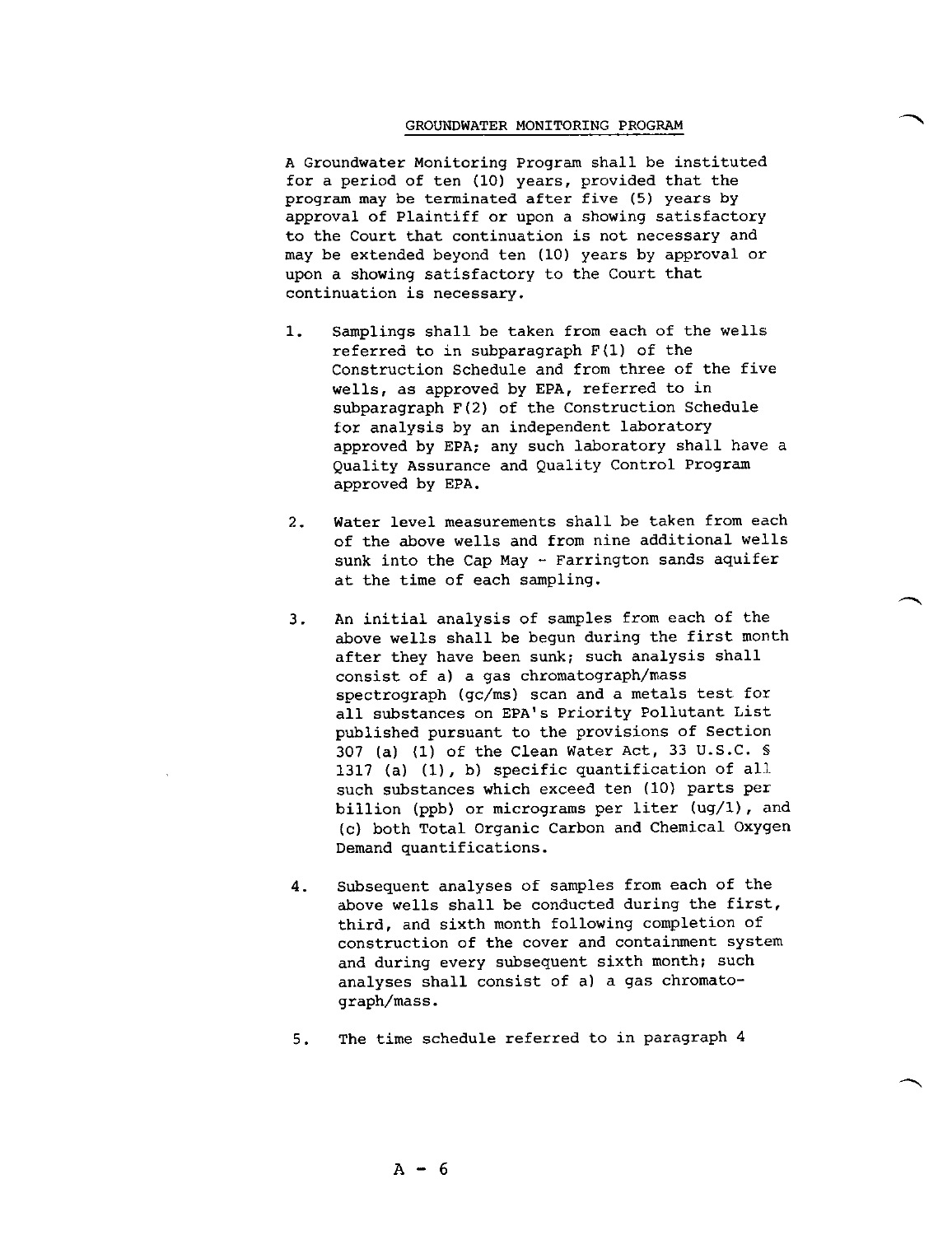above shall be flexible and may be altered by approval of both parties or by the Court.

- 6. In identifying substances for analysis pursuant to paragraph 4 above, EPA shall attempt to limit itself to those on its Priority Pollutant List but may add a limited number of substances not appearing on the List if warranted. The substances thus identified for analysis shall be flexible and may be altered by approval of both parties or by the Court.
- 7. Five (5) days' notice shall be given to EPA prior to each sampling and analysis.
- 8. Upon request, split or duplicate samples shall be furnished to EPA.
- 9. Samples shall be submitted for laboratory analysis immediately after acquisition; results shall be provided within sixty (60) days.
- 10. Results of analyses and water level measurements shall be forwarded to EPA immediately upon receipt.
- 11. A log shall be maintained for each occasion on which the lock-capped wells are entered; the log shall record the date, time, duration, and purpose of entry and the name of the person (s) entering.